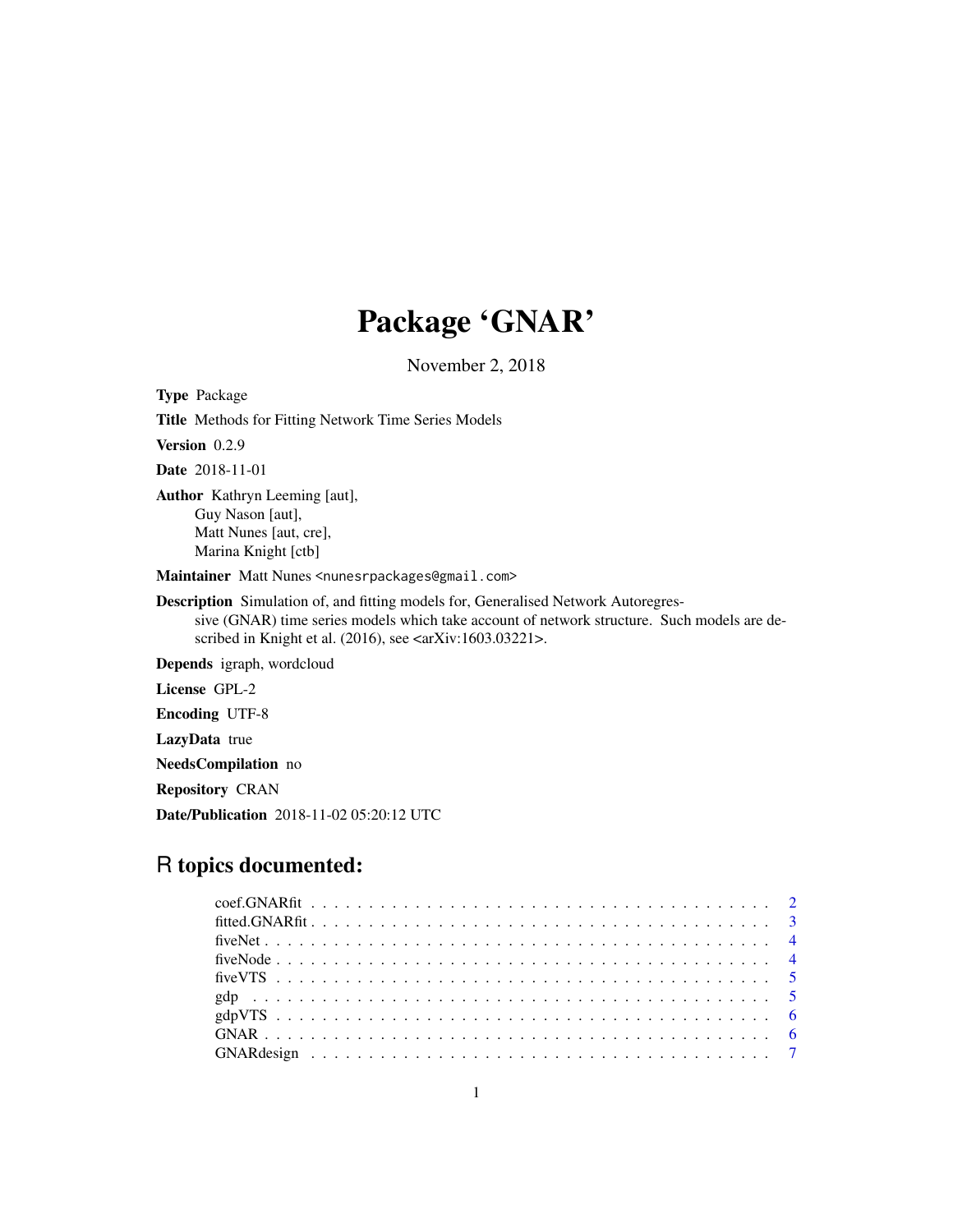<span id="page-1-0"></span>

| Index | 27 |
|-------|----|
|       |    |
|       |    |
|       |    |
|       |    |
|       |    |
|       |    |
|       | 21 |
|       |    |
|       |    |
|       |    |
|       |    |
|       |    |
|       |    |
|       |    |
|       |    |
|       |    |
|       |    |
|       |    |
|       |    |
|       |    |
|       |    |
|       |    |
|       |    |

coef.GNARfit *Function to return coefficients of GNARfit objects*

## Description

coef.GNARfit returns the vector of coefficients from a GNARfit object.

## Usage

## S3 method for class 'GNARfit' coef(object,...)

## Arguments

| object   | the output of a GNARfit or GNARpredict call |
|----------|---------------------------------------------|
| $\cdots$ | additional arguments, unused here.          |

## Details

S3 method for class "GNARfit".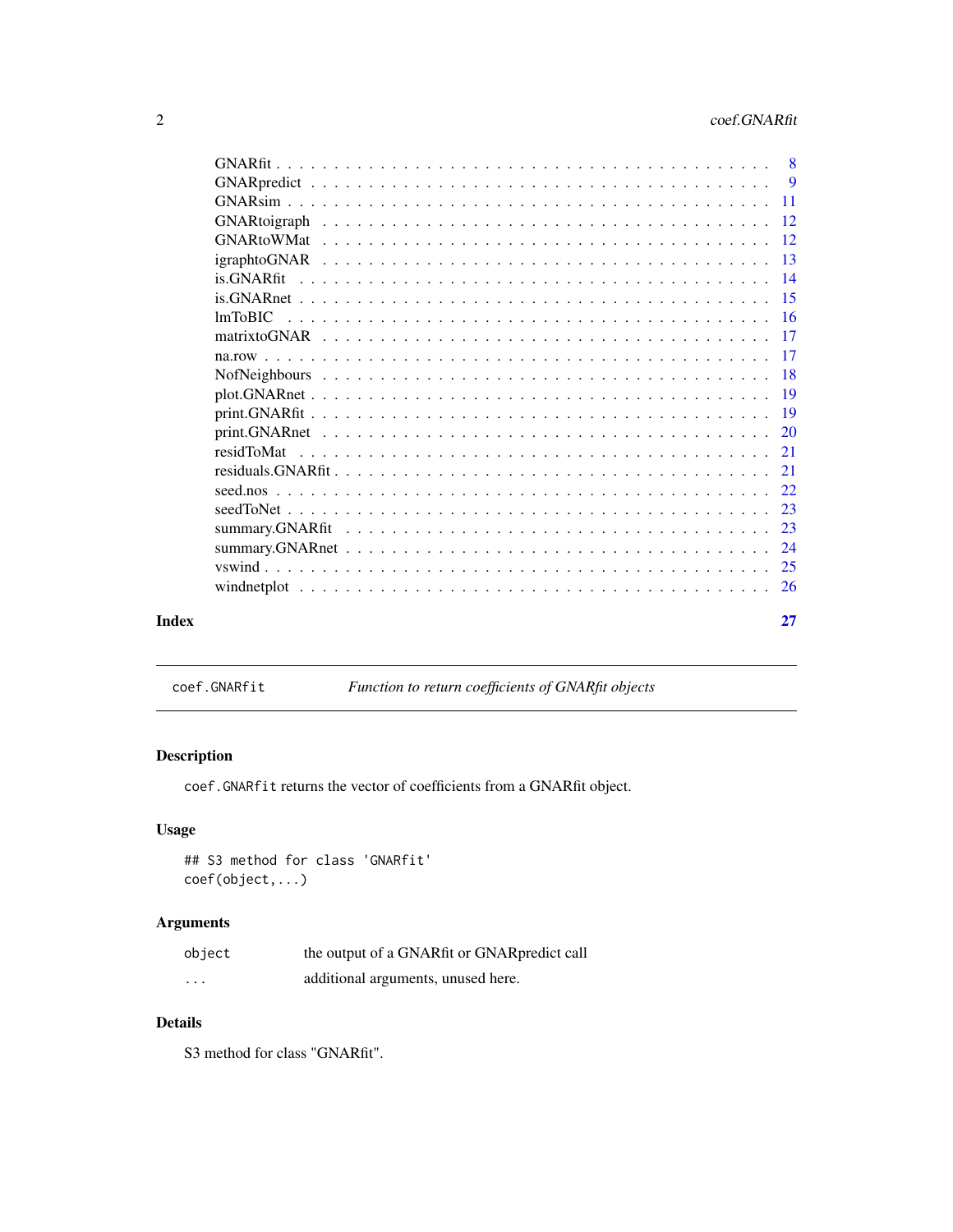## <span id="page-2-0"></span>fitted.GNARfit 3

## Value

coef.GNARfit returns a vector of coefficient values.

#### Examples

```
#get the coefficients of the fiveNode data GNAR fit
data(fiveNode)
coef(GNARfit())
```
fitted.GNARfit *Function to return fitted values of GNARfit objects*

## Description

fitted.GNARfit returns the fitted values of a GNARfit object as a matrix.

## Usage

```
## S3 method for class 'GNARfit'
fitted(object,...)
```
## Arguments

| object                  | the output of a GNARfit or GNARpredict call |
|-------------------------|---------------------------------------------|
| $\cdot$ $\cdot$ $\cdot$ | additional arguments, unused here.          |

## Details

S3 method for class "GNARfit".

## Value

fitted.GNARfit returns a [ts](#page-0-0) object of fitted values, with t-alphaOrder rows and nnodes columns.

```
#get the fitted values of the fiveNode GNAR fit
data(fiveNode)
fitted(GNARfit())
```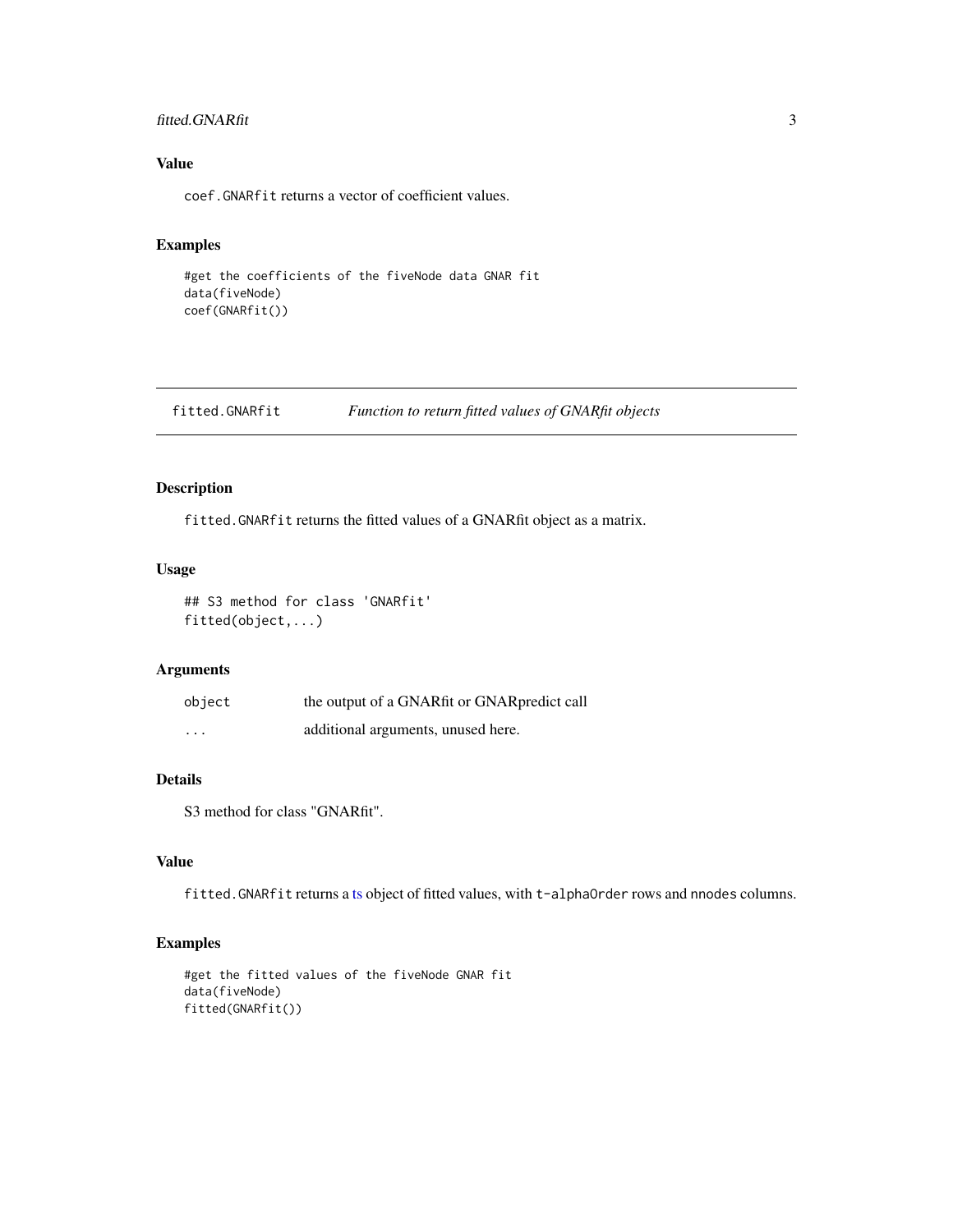<span id="page-3-1"></span><span id="page-3-0"></span>

This example GNARnet object is a network containing five vertices connected by five undirected edges, each of length 1.

#### Usage

fiveNet

## Format

fiveNet is a GNARnet object containing \$edges and \$dist. edges is a list of length five, with edges[[i]] containing the vertices that node i is connected to. dist is a list of length five, with dist[[i]] containing the length of the vertices that node i is connected to.

## Examples

#Plot this network data(fiveNode) plot(fiveNet)

<span id="page-3-2"></span>fiveNode *Example Network Time Series*

## Description

A multivariate time series [fiveVTS](#page-4-1) and corresponding network [fiveNet.](#page-3-1)

## Usage

```
data("fiveNode")
```
## Format

This dataset contains two R objects:

fiveVTS is a [ts](#page-0-0) object with a matrix of 200 rows (t=200) and 5 columns (n=5) fiveNet is a GNARnet object containing \$edges and \$dist.

edges is a list of length five, with edges[[i]] containing the vertices that node i is connected to. dist is a list of length five, with dist[[i]] containing the length of the vertices that node i is connected to.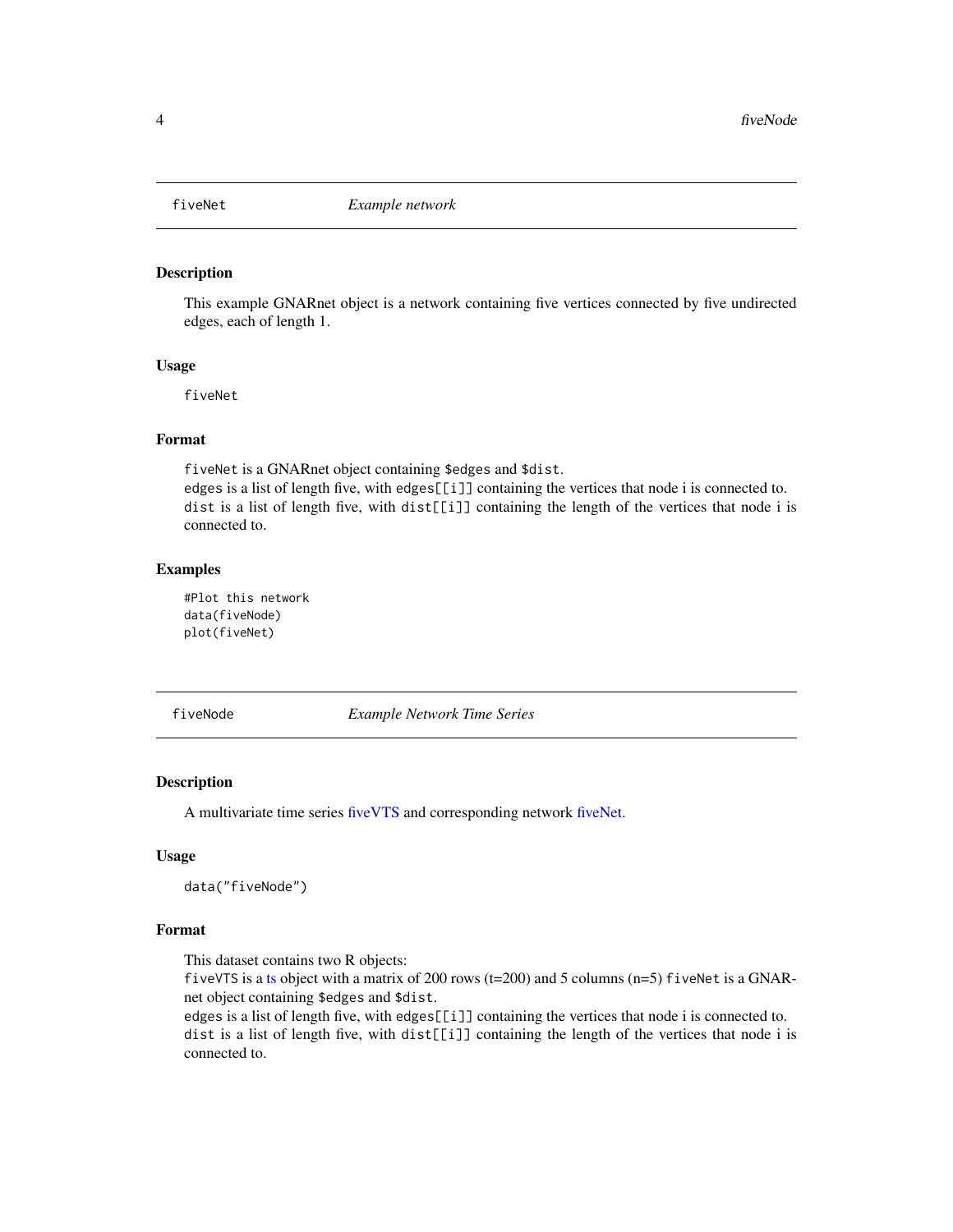#### <span id="page-4-0"></span>five VTS 5

## Examples

```
data(fiveNode)
plot(fiveNet)
image(fiveVTS)
```
<span id="page-4-1"></span>fiveVTS *Simulated GNAR data using fiveNet*

## Description

This dataset is simulated from the GNAR(1,[1]) model, using fiveNet as the accompanying network. The parameters used were  $\alpha_1 = 0.2$  for each node, and  $\beta_1 = 0.5$ . See [GNARfit](#page-7-1) for the model description.

## Usage

fiveVTS

## Format

fiveVTS is a [ts](#page-0-0) object with a matrix of 200 rows (t=200) and 5 columns (n=5)

## Examples

```
data(fiveNode)
#Plot using ts S3 function
plot(fiveVTS)
```
#Plot as heatmap image(fiveVTS)

gdp *GDP example data.*

#### Description

Data and seed values for GDP example.

#### Usage

data("gdp")

## Format

This dataset contains two R objects:  $gdpVTS$  is a [ts](#page-0-0) object with a matrix of 52 rows (t=52) and 35 columns (n=35) seed.nos is a vector containing integer values.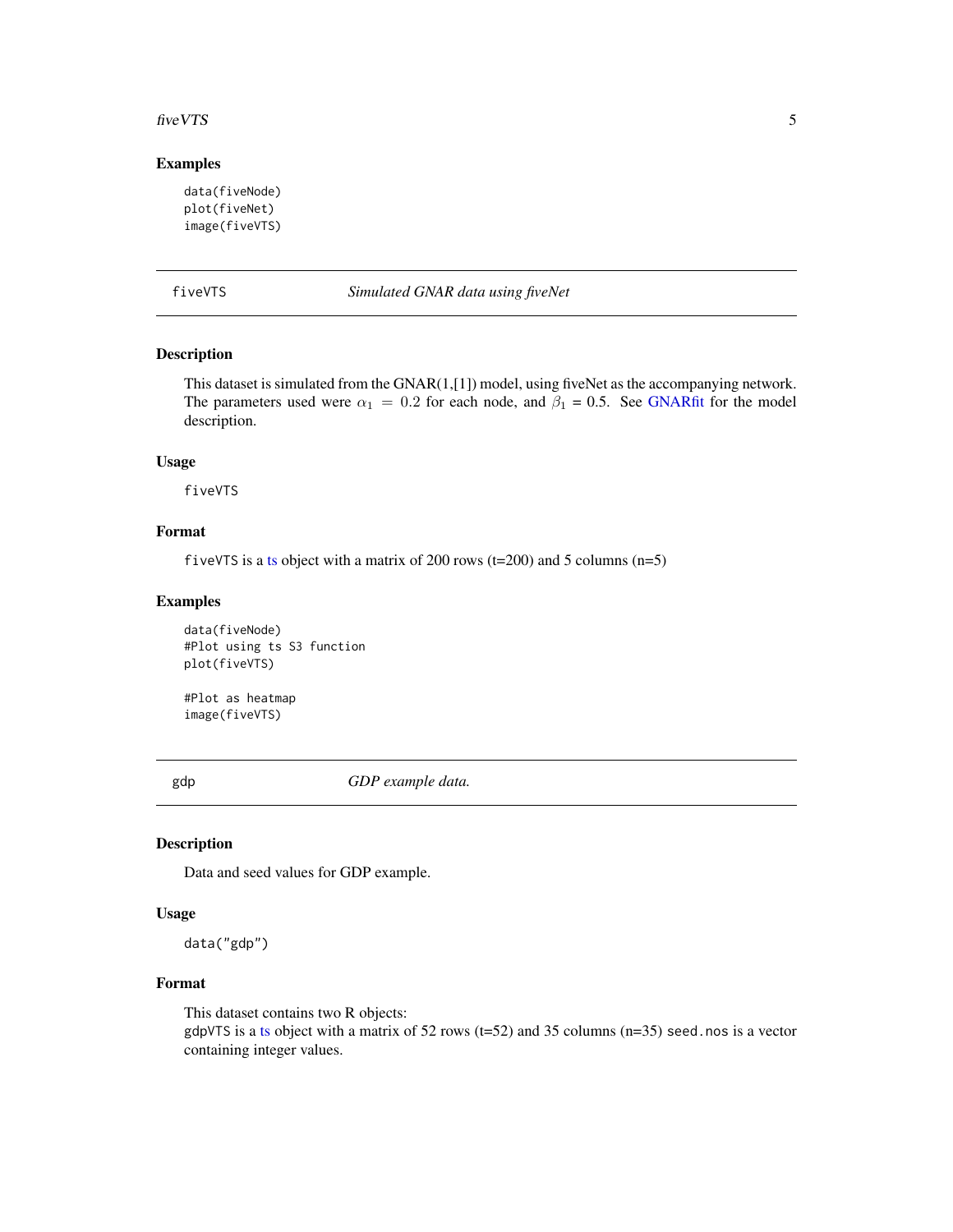#### Examples

```
data(gdp)
image(gdpVTS)
plot(seedToNet(seed.nos[1], nnodes=35, graph.prob=0.15))
```
gdpVTS *Differenced GDP values for 35 countries*

## Description

This dataset is from the OECD (OECD (2018), Quarterly GDP (indicator). <doi:10.1787/b86d1fc8 en> (Accessed on 29 January 2018)) and is differenced annual growth rate for 35 countries.

#### Usage

gdpVTS

## Format

gdpVTS is a [ts](#page-0-0) object with a matrix of 52 rows ( $t=52$ ) and 35 columns ( $n=35$ )

#### Examples

```
data(gdp)
#Plot using 'ts' S3 function, can only plot up to 10 columns at once
plot(gdpVTS[,1:5])
#Plot as heatmap
```
image(gdpVTS)

GNAR *GNAR package*

#### Description

A package to fit, predict, and simulate time series using the Generalised Network AutoRegressive (GNAR) model. The main functions are [GNARfit,](#page-7-1) which fits the model to a time series and network(s), [GNARpredict](#page-8-1) which fits the GNAR model and produces a within-sample prediction of the last time point, and [GNARsim](#page-10-1) which simulates from a GNAR model with specified parameters. For details of the model, see [GNARfit.](#page-7-1) The package also contains an example network time series in data file [fiveNode,](#page-3-2) with network [fiveNet,](#page-3-1) and simulated time series [fiveVTS.](#page-4-1)

#### References

Knight, M.I., Nunes, M.A. and Nason, G.P. Modelling, detrending and decorrelation of network time series. [arXiv preprint.](https://arxiv.org/abs/1603.03221)

<span id="page-5-0"></span>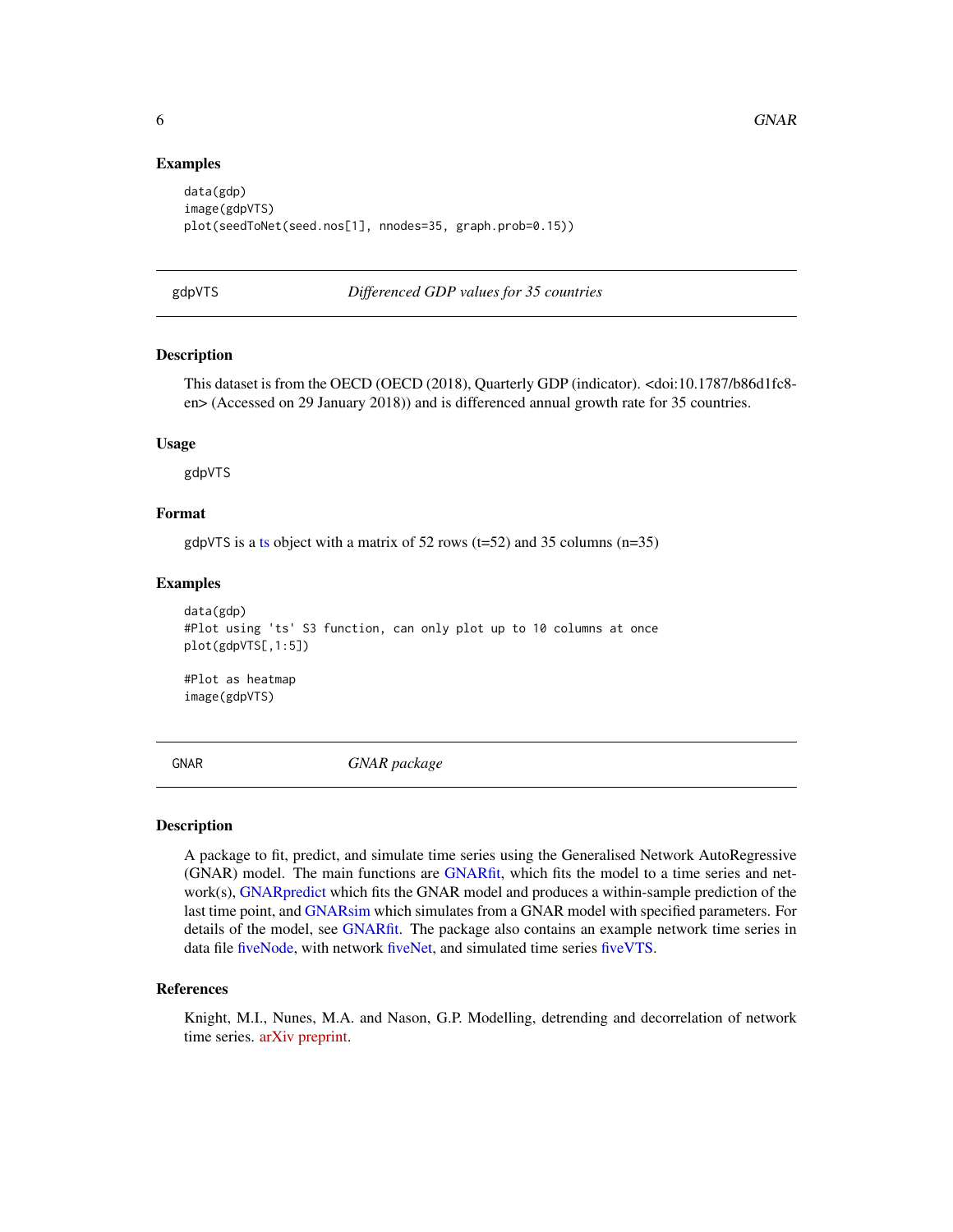<span id="page-6-0"></span>

Creates the design matrix necessary for fitting the GNAR model.

#### Usage

```
GNARdesign(vts = GNAR::fiveVTS, net = GNAR::fiveNet, alphaOrder = 2, betaOrder = c(1,1),
fact.var = NULL, globalalpha=TRUE, tvnets=NULL, netsstart=NULL)
```
## Arguments

| a matrix or ts object containing the multivariate time series to be modelled. The<br>i, j entry of this matrix should be for time i and vertex/node j.                                                      |
|-------------------------------------------------------------------------------------------------------------------------------------------------------------------------------------------------------------|
| the (first) network associated with the time series, containing a list with entries<br>\$edges and \$dist. This network should have the same number of nodes as the<br>number of columns of the vts matrix. |
| a non-negative integer specifying the maximum time-lag to model.                                                                                                                                            |
| a vector of length alpha0rder specifying the maximum neighbour set to model<br>at each of the time-lags.                                                                                                    |
| a vector of factors indicating which nodes belong to each set with different pa-<br>rameters to be fitted.                                                                                                  |
| a TRUE/FALSE value indivating whether to use global alpha parameters.                                                                                                                                       |
| a list of additional networks. Currently only NULL (the static network case) is<br>supported.                                                                                                               |
| a vector of times corresponding to the first time points for each network of<br>tynets. Currently only NULL (the static network case) is supported.                                                         |
|                                                                                                                                                                                                             |

## Value

```
GNARdesign returns a matrix containing (t-alphaOrder)nnodes rows and a column for each
                  parameter to be fitted. The columns are in time-lag order, eg for GNAR(2,[1,0])
                  the columns are alpha1, beta1.1, alpha2. When a factor variable is specified
                  the columns are labelled with the factor.
```

```
#Design matrix to fit GNAR(2,[1,1]) to the fiveVTS data
data(fiveNode)
GNARdesign()
```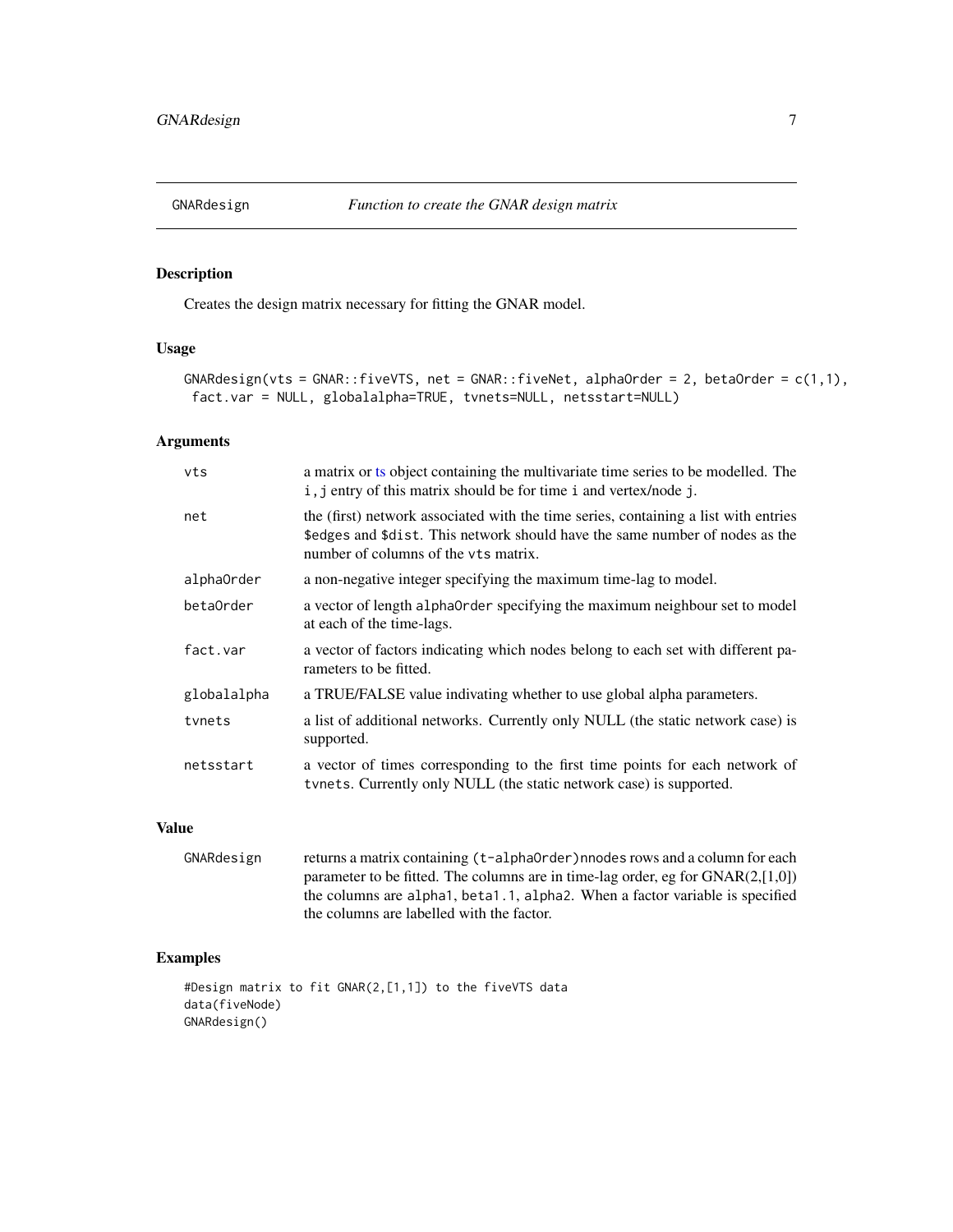<span id="page-7-1"></span><span id="page-7-0"></span>

Fits the GNAR model to the given inputs using GNARdesign and lm.

#### Usage

```
GNARfit(vts=GNAR::fiveVTS, net=GNAR::fiveNet, alphaOrder=2, betaOrder=c(1,1),
fact.var=NULL, globalalpha=TRUE, tvnets=NULL, netsstart=NULL, ErrorIfNoNei=TRUE)
```
#### Arguments

| a matrix containing the multivariate time series to be modelled. The i, j entry<br>of this matrix should be for time i and vertex/node j.                                                                                     |
|-------------------------------------------------------------------------------------------------------------------------------------------------------------------------------------------------------------------------------|
| the (first) network associated with the time series, containing a list with entries<br>\$edges and \$dist. This network should have the same number of nodes as the<br>number of columns of the vts matrix.                   |
| a non-negative integer specifying the maximum time-lag to model.                                                                                                                                                              |
| a vector of length alpha0rder specifying the maximum neighbour set to model<br>at each of the time-lags.                                                                                                                      |
| a vector of factors indicating which nodes belong to different sets with different<br>parameters to be fitted.                                                                                                                |
| a TRUE/FALSE value indivating whether to use global alpha parameters.                                                                                                                                                         |
| a list of additional networks. Currently only NULL (the static network case) is<br>supported.                                                                                                                                 |
| a vector of times corresponding to the first time points for each network of<br>tynets. Currently only NULL (the static network case) is supported.                                                                           |
| a TRUE/FALSE value indicating whether to stop the function call with an error<br>if betaOrder specifies more neighbour sets than exist in the network. If FALSE<br>the function will continue and some parameters will be NA. |
|                                                                                                                                                                                                                               |

#### Details

The GNAR model of order  $(p, S)$  is defined as

$$
X_{i,t} = \sum_{j=1}^{p} \left( \alpha_{i,j} X_{i,t-j} + \sum_{c=1}^{C} \sum_{r=1}^{S_j} \beta_{j,r,c} \sum_{q \in N_t^{(r)}(i)} \omega_{i,q,c}^{(t)} X_{q,t-j} \right) + u_{i,t}
$$

where p is the maximum time lag,  $S = (S_1, ..., S_p)$  and  $S_j$  is the maximum stage of neighbour dependence for time lag j,  $N_t^{(r)}(i)$  is the rth stage neighbour set of node i at time t,  $\omega_{i,q,c}^{(t)}$  is the connection weight between node i and node q at time t if the path corresponds to covariate c. Here,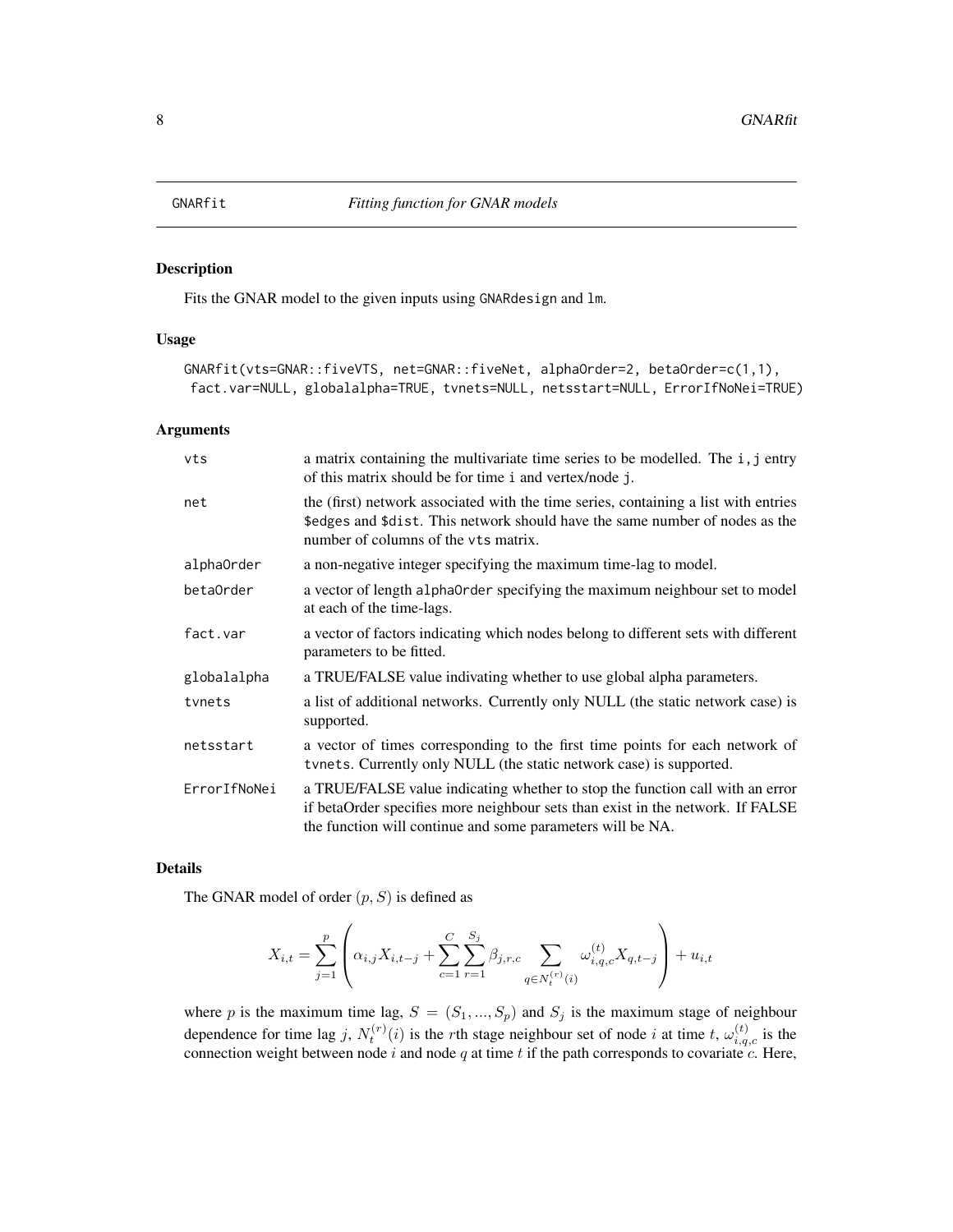## <span id="page-8-0"></span>GNARpredict 9

we consider a sum from one to zero to be zero and  $\{u_{i,t}\}\$ , are assumed to be independent and identically distributed at each node i, with mean zero and variance  $\sigma_i^2$ . Currently, only a single network GNAR model can be fitted. The connection weight,  $\omega_{i,q,c}^{(t)}$ , is the inverse of the distance between nodes i and q, normalised so that they sum to 1 for each i, t. See [is.GNARnet](#page-14-1) for GNARnet object information and example construction.

#### Value

| mod   | the 1m output from fitting the GNAR model.                               |
|-------|--------------------------------------------------------------------------|
| v     | the original response values, with NAs left in.                          |
| dd    | the output of GNARdesign containing the design matrix, with NAs left in. |
| frbic | inputs to the GNAR fit function.                                         |

## References

Knight, M.I., Nunes, M.A. and Nason, G.P. Modelling, detrending and decorrelation of network time series. [arXiv preprint.](https://arxiv.org/abs/1603.03221)

#### Examples

```
#Fit the GNAR(2,[1,1]) model to the fiveVTS data
data(fiveNode)
GNARfit()
```
#Convert the residuals to matrix form residToMat(GNARfit())\$resid

<span id="page-8-1"></span>

GNARpredict *Fits and predicts using the GNAR model*

## Description

Fits the GNAR model to up to observation  $t-1$  and produces a within-sample prediction for time  $t$ .

#### Usage

```
GNARpredict(vts=GNAR::fiveVTS, net=GNAR::fiveNet, alphaOrder=2, betaOrder=c(1,1),
fact.var=NULL, globalalpha=TRUE, tvnets=NULL, netsstart=NULL, ErrorIfNoNei=TRUE)
```
#### Arguments

| vts        | a matrix containing the multivariate time series to be modelled. The i, j entry<br>of this matrix should be for time i and vertex/node j.                                                                   |
|------------|-------------------------------------------------------------------------------------------------------------------------------------------------------------------------------------------------------------|
| net        | the (first) network associated with the time series, containing a list with entries<br>\$edges and \$dist. This network should have the same number of nodes as the<br>number of columns of the vts matrix. |
| alphaOrder | a non-negative integer specifying the maximum time-lag to model.                                                                                                                                            |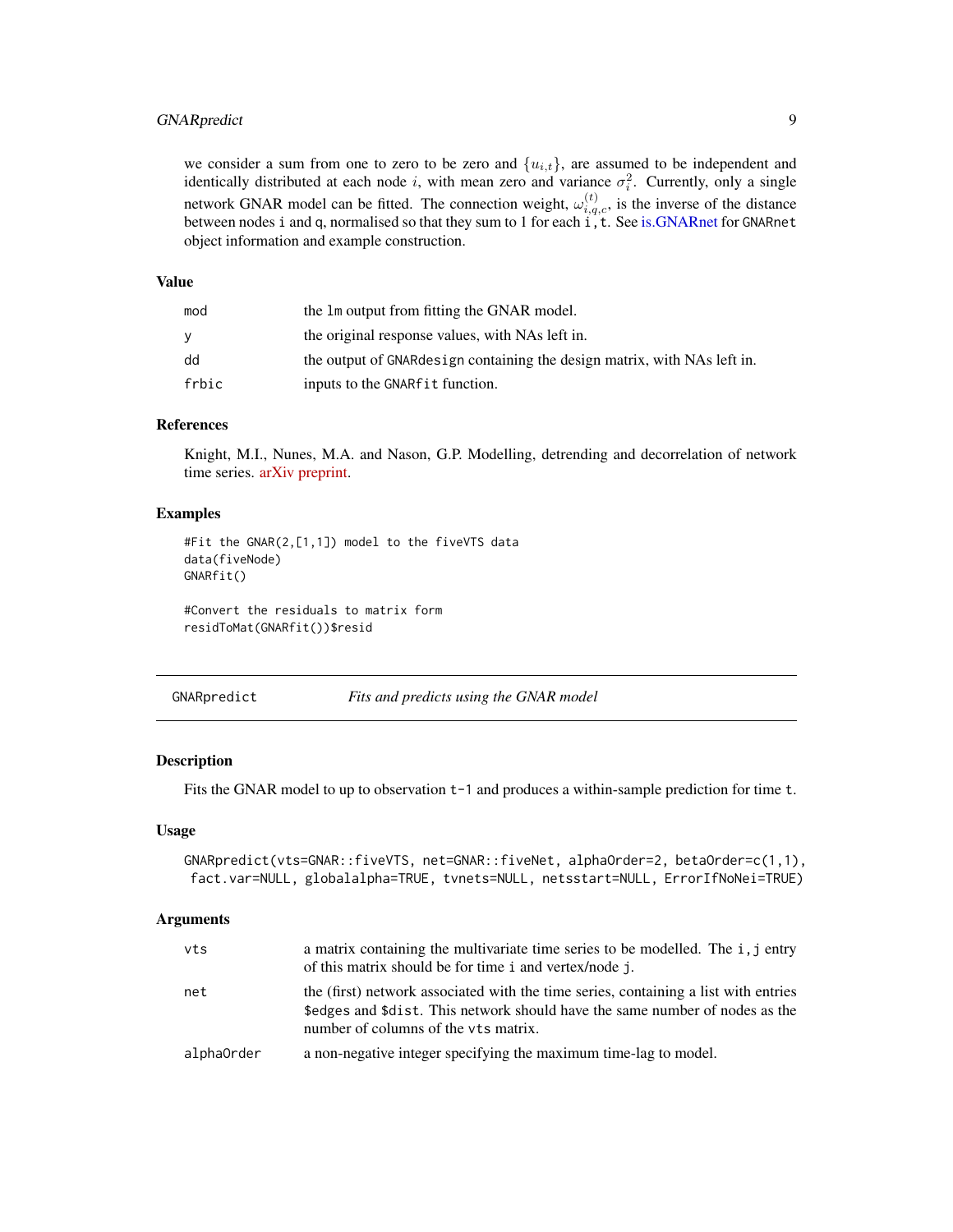<span id="page-9-0"></span>

| betaOrder    | a vector of length alpha0rder specifying the maximum neighbour set to model<br>at each of the time-lags.                                                                                                                      |
|--------------|-------------------------------------------------------------------------------------------------------------------------------------------------------------------------------------------------------------------------------|
| fact.var     | a vector of factors indicating which nodes belong to differents set with different<br>parameters to be fitted.                                                                                                                |
| globalalpha  | a TRUE/FALSE value indivating whether to use global alpha parameters.                                                                                                                                                         |
| tynets       | a list of additional networks. Currently only NULL (the static network case) is<br>supported.                                                                                                                                 |
| netsstart    | a vector of times corresponding to the first time points for each network of<br>tynets. Currently only NULL (the static network case) is supported.                                                                           |
| ErrorIfNoNei | a TRUE/FALSE value indicating whether to stop the function call with an error<br>if betaOrder specifies more neighbour sets than exist in the network. If FALSE<br>the function will continue and some parameters will be NA. |

## Details

See [GNARfit](#page-7-1) for GNAR model information. Note that the prediction is for the final time observation of the input data, to predict out-of-sample add a row of zeros to the input data matrix. Only coefficients with p-value smaller than 0.05 are used to calculate prediction. See [is.GNARnet](#page-14-1) for GNARnet object information and example construction.

#### Value

| pred  | the prediction for time t.                                                               |
|-------|------------------------------------------------------------------------------------------|
| mod   | the $\text{Im}$ output from fitting the GNAR model up to $t-1$ .                         |
| ys    | the original response values up to $t-1$ , with NAs left in.                             |
| ds    | the output of GNARdesign containing the design matrix up to $t-1$ , with NAs left<br>in. |
| ypred | the original response values at t.                                                       |
| dpred | the time t entries of the design matrix.                                                 |
| frbic | inputs to the GNARpredict function.                                                      |

```
#Fit and predict the fiveVTS data with the GNAR(2,[1,1]) model
data(fiveNode)
GNARpredict()
```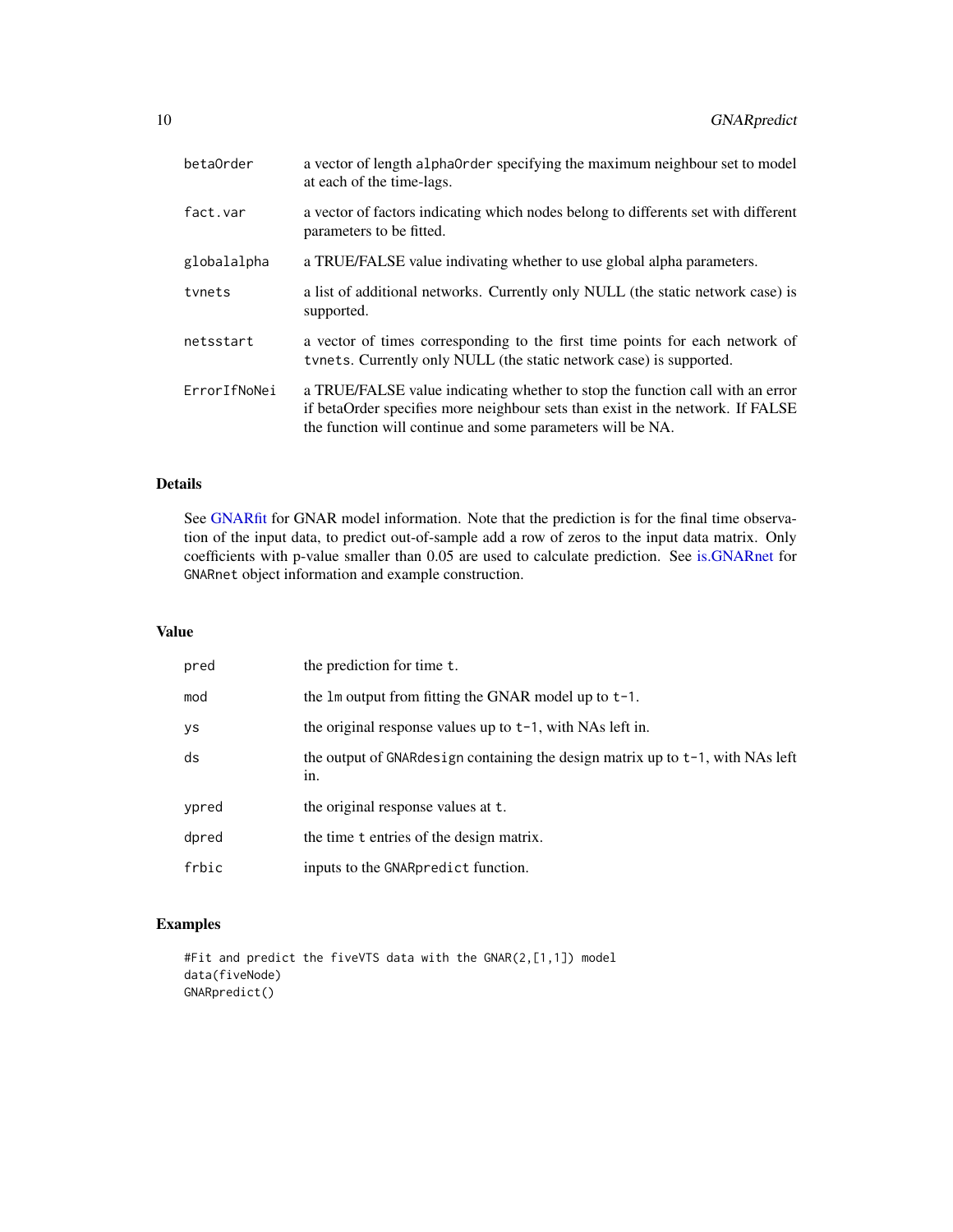<span id="page-10-1"></span><span id="page-10-0"></span>

Simulates a GNAR process with Normally distributed innovations.

## Usage

```
GNARsim(n=200, net=GNAR::fiveNet, alphaParams=list(c(rep(0.2,5))),
betaParams=list(c(0.5)), sigma=1, tvnets=NULL, netsstart=NULL)
```
## Arguments

| n           | time length of simulation.                                                                                    |
|-------------|---------------------------------------------------------------------------------------------------------------|
| net         | network used for the GNAR simulation.                                                                         |
| alphaParams | a list containing vectors of auto-regression parameters for each time-lag.                                    |
| betaParams  | a list of equal length as a 1 pha Params containing the network-regression param-<br>eters for each time-lag. |
| sigma       | the standard deviation for the innovations.                                                                   |
| tynets      | Only NULL is currently supported.                                                                             |
| netsstart   | Only NULL is currently supported.                                                                             |

## Details

Parameter lists should not be NULL, set unused parameters to be zero. See [GNARfit](#page-7-1) for model description.

#### Value

GNARsim returns the multivariate time series as a [ts](#page-0-0) object, with n rows and a column for each of the nodes in the network.

## References

Knight, M.I., Nunes, M.A. and Nason, G.P. Modelling, detrending and decorrelation of network time series. [arXiv preprint.](https://arxiv.org/abs/1603.03221)

```
#Simulate a GNAR(1,[1]) process with the fiveNet network
data(fiveNode)
GNARsim()
```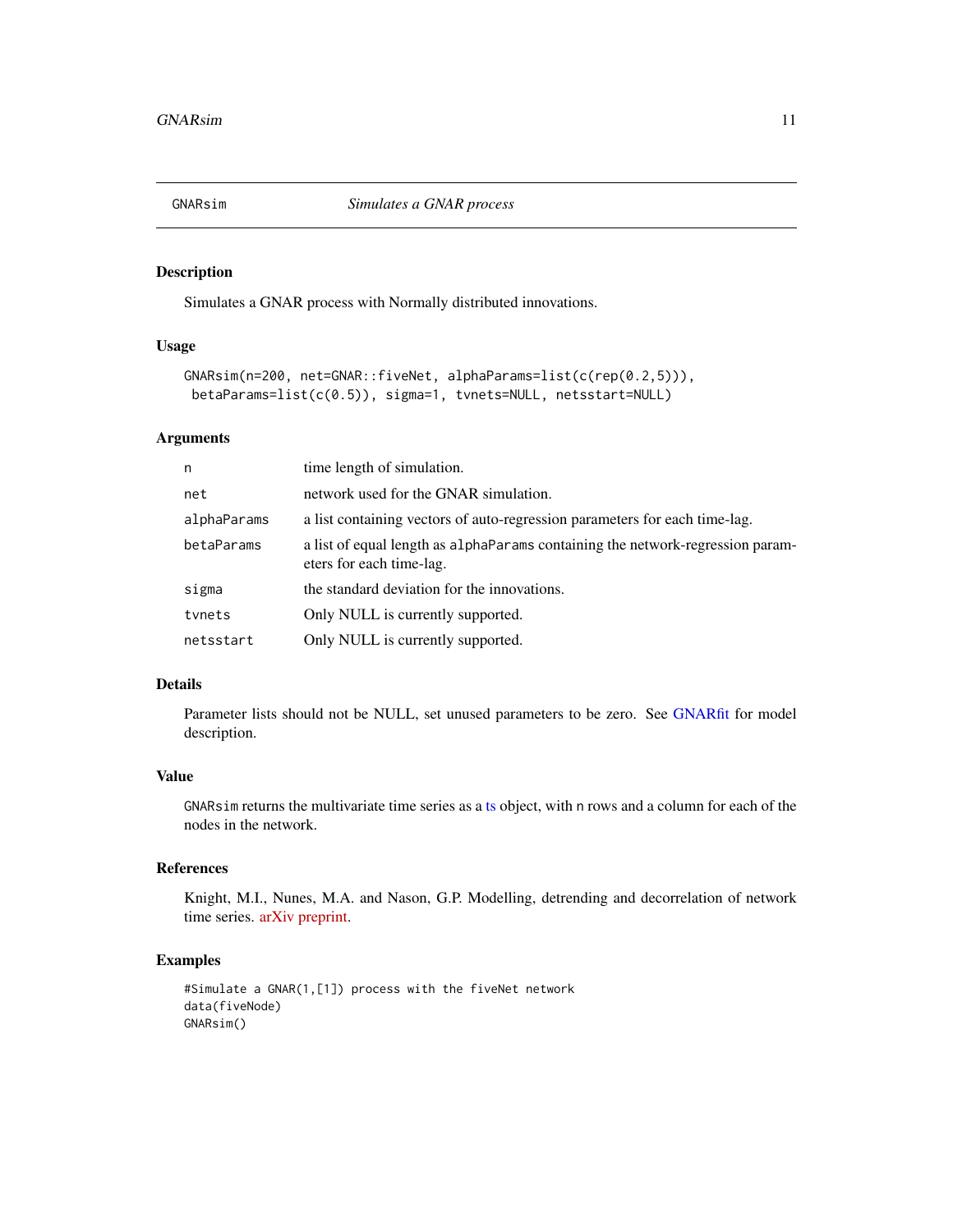<span id="page-11-0"></span>

Takes an input network and neighbour stage and returns it in [igraph](#page-0-0) form.

#### Usage

GNARtoigraph(net=GNAR::fiveNet, stage=1, normalise=FALSE)

## Arguments

| net       | a GNARnet object containing \$edges and dist.               |
|-----------|-------------------------------------------------------------|
| stage     | the neighbour set that the adjacency matrix is created for. |
| normalise | whether to normalise each to non-zero row to have sum one.  |

## Details

With normalisation this is a non-invertible transform. See [NofNeighbours](#page-17-1) for neighbour set definition. See [is.GNARnet](#page-14-1) for GNARnet object information and example construction.

#### Value

GNARtoigraph returns an 'igraph' object with weights as the inverse distances of the input network.

#### Examples

```
#fiveNet as an igraph object
data(fiveNode)
GNARtoigraph()
```
GNARtoWMat *Converts a GNAR network to a weighted adjacency matrix*

### Description

Takes an input GNARnet and neighbour stage and outputs the corresponding adjacency matrix.

## Usage

```
GNARtoWMat(net=GNAR::fiveNet, stage=1, normalise=FALSE)
```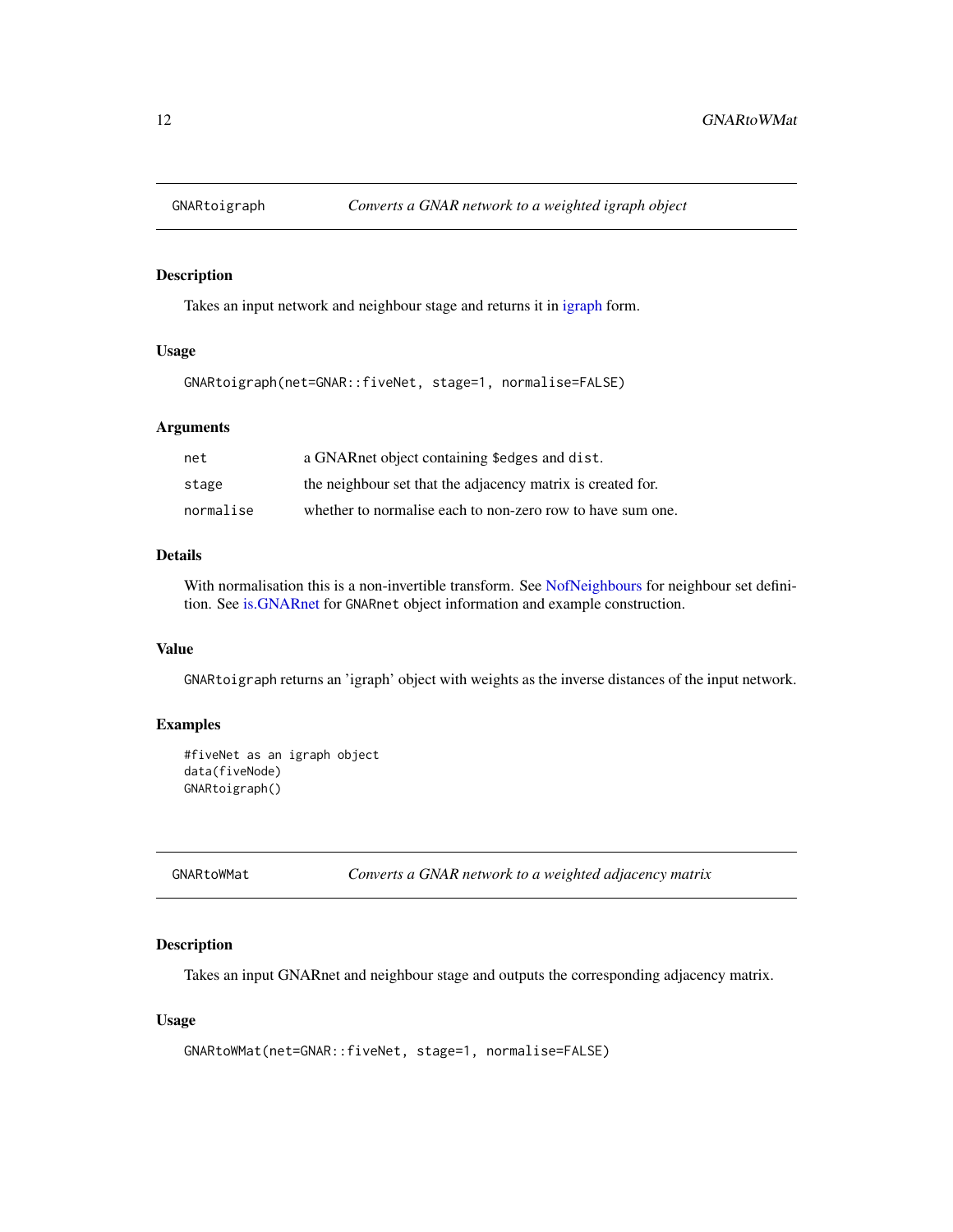## <span id="page-12-0"></span>igraphtoGNAR 13

## Arguments

| net       | a GNARnet object containing \$edges and \$dist.             |
|-----------|-------------------------------------------------------------|
| stage     | the neighbour set that the adjacency matrix is created for. |
| normalise | whether to normalise each to non-zero row to have sum one.  |

## Details

With normalisation this is a non-invertible transform. See [NofNeighbours](#page-17-1) for neighbour set definition.

#### Value

GNARtoWMat returns a square matrix with the number of rows and columns equal to the length of the \$edges list. Entry i, j of the matrix will be non-zero if node j is in the stage neighbour set of i.

## Examples

```
#fiveNet as an adjacency matrix
data(fiveNode)
GNARtoWMat()
```
igraphtoGNAR *Converts an igraph to GNAR network*

## Description

Converts an 'igraph' to the GNARnet form for use as an input to GNAR functions.

#### Usage

```
igraphtoGNAR(ig)
```
## Arguments

ig an 'igraph' object.

#### Details

The values in the \$dist list are the reciprocal of the values from the weighted adjacency matrix.

## Value

igraphtoGNAR returns a GNARnet: a list with elements \$edges and \$dist.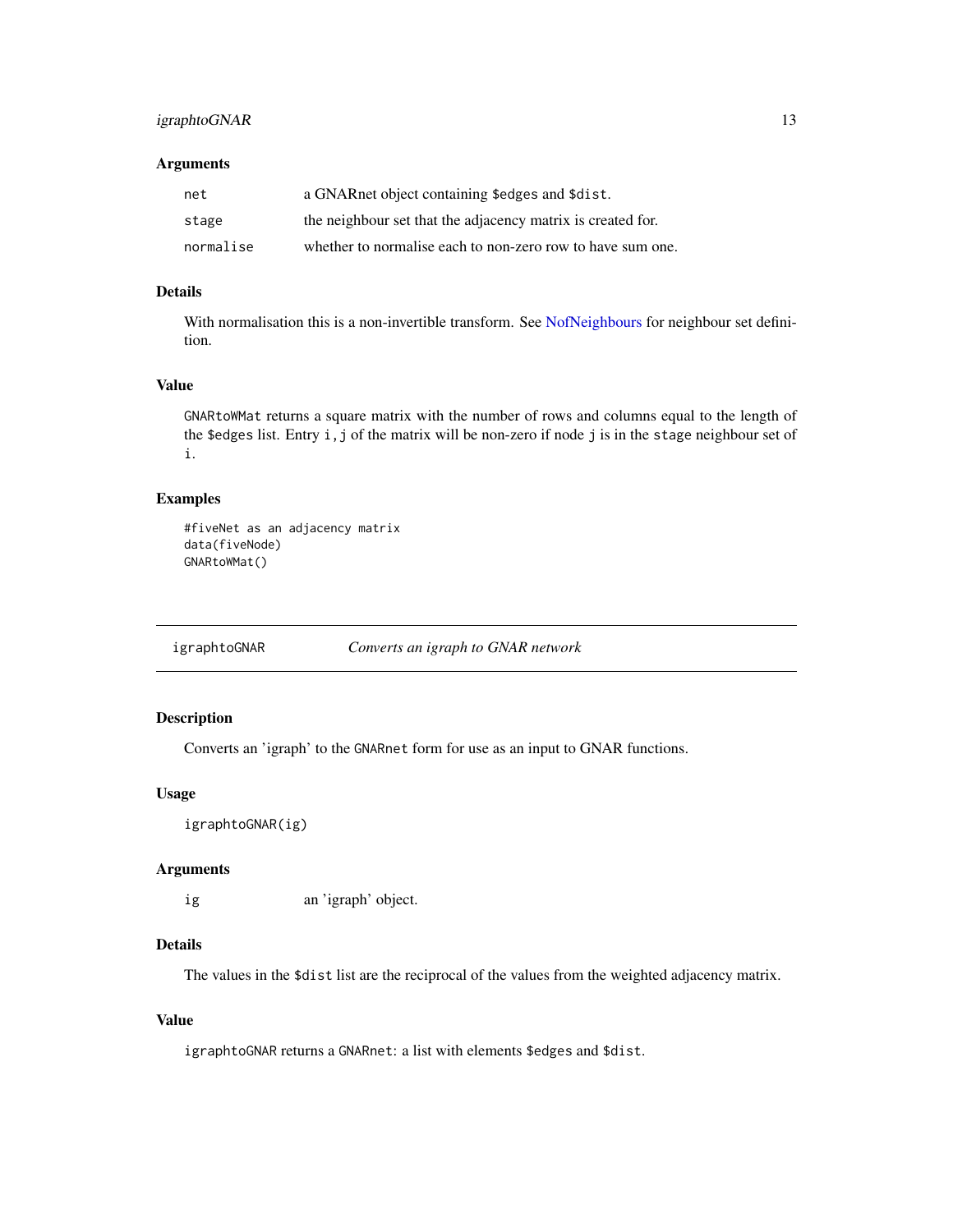## Examples

```
#Convert fiveNet to igraph and back again
data(fiveNode)
igraphtoGNAR(GNARtoigraph(fiveNet))
```
#### is.GNARfit *Function to check GNARfit objects*

#### Description

is.GNARfit returns either TRUE or FALSE according to a series of GNARfit checks.

## Usage

is.GNARfit(x)

## Arguments

x the object to be tested

## Details

The is.GNARfit function checks whether the object passes a series of tests that correspond to it being the output of [GNARfit](#page-7-1) or [GNARpredict:](#page-8-1)

- Is it a list containing \$mod and \$frbic
- Does it contain either \$y and \$dd or \$ys and \$ds
- Is \$mod a [lm](#page-0-0) object
- Does \$frbic have the components to calculate the BIC with [lmToBIC](#page-15-1)

#### Value

is.GNARfit returns TRUE or FALSE corresponding to passing the above tests.

```
#check that the example fit meets the criteria above
data(fiveNode)
is.GNARfit(GNARfit())
#also check the predict function
is.GNARfit(GNARpredict())
```
<span id="page-13-0"></span>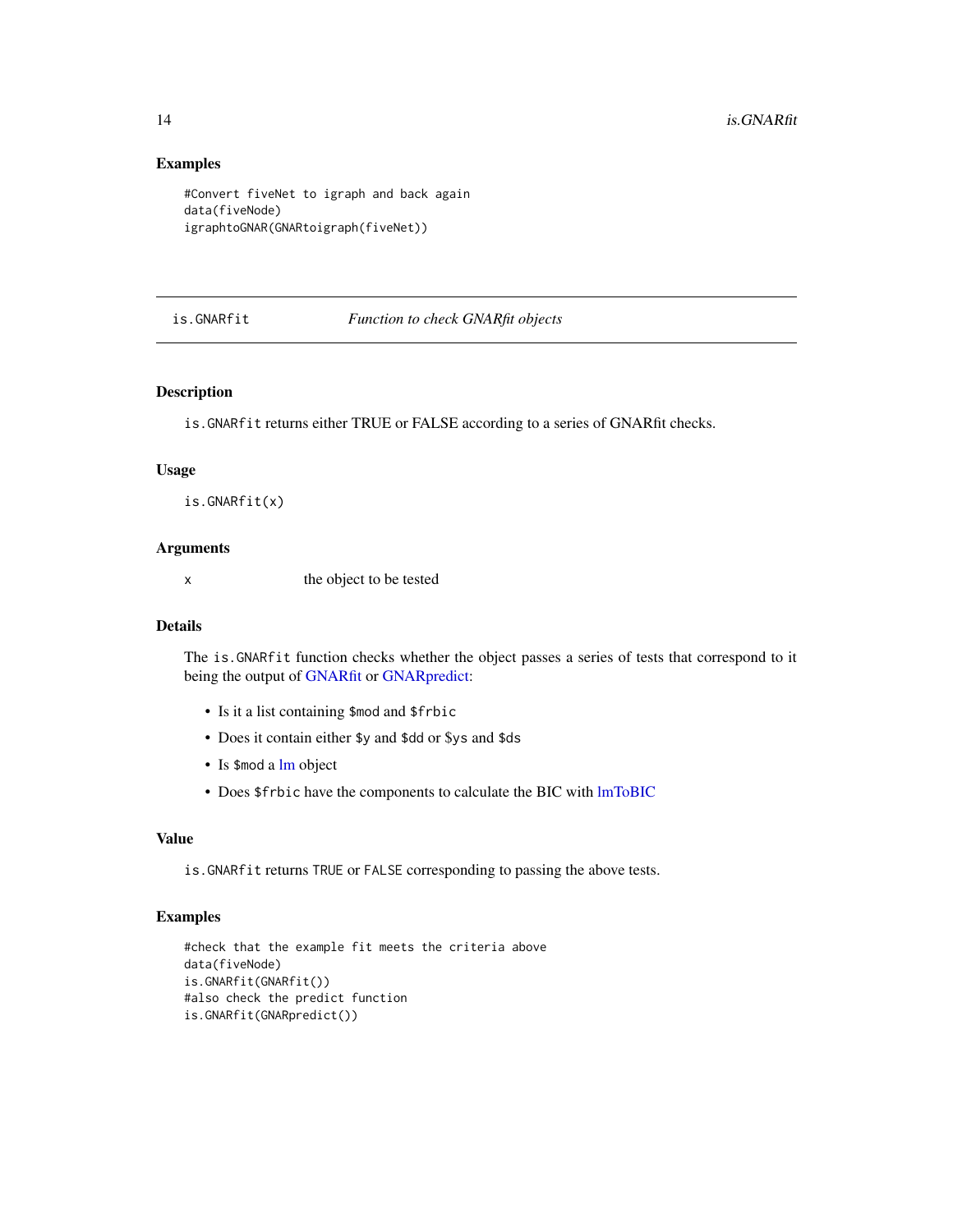is.GNARnet returns either TRUE or FALSE according to a series of GNARnet checks. as.GNARnet returns a GNARnet object from an input weights matrix, 'igraph' object, or a GNARnet without assigned class.

#### Usage

```
is.GNARnet(x)
as.GNARnet(x)
```
#### Arguments

x the network to be tested or object to be converted

#### Details

The is.GNARnet function checks whether the network passes a series of tests:

- Is it a list containing \$edges and \$dist
- Are the \$edges and \$dist lists of the same length
- Are each of the elements of \$edges the same length as the corresponding \$dist element
- Do the edges only contain valid entries, 1,..., nnodes
- Is it labelled as GNARnet class
- Are no duplicate edges present

The as. GNARnet function converts [igraph](#page-0-0) objects to GNARnet form, other possible inputs are adjacency matrices, and lists with \$edges and \$dist entries of the correct form.

#### Value

is.GNARnet returns TRUE or FALSE corresponding to passing the above tests. as.GNARnet returns a GNARnet object.

#### Examples

```
#check that the example network meets the criteria above
data(fiveNode)
is.GNARnet(fiveNet)
#convert to igraph and back again
as.GNARnet(GNARtoigraph(fiveNet))
```
#generate a new network with three nodes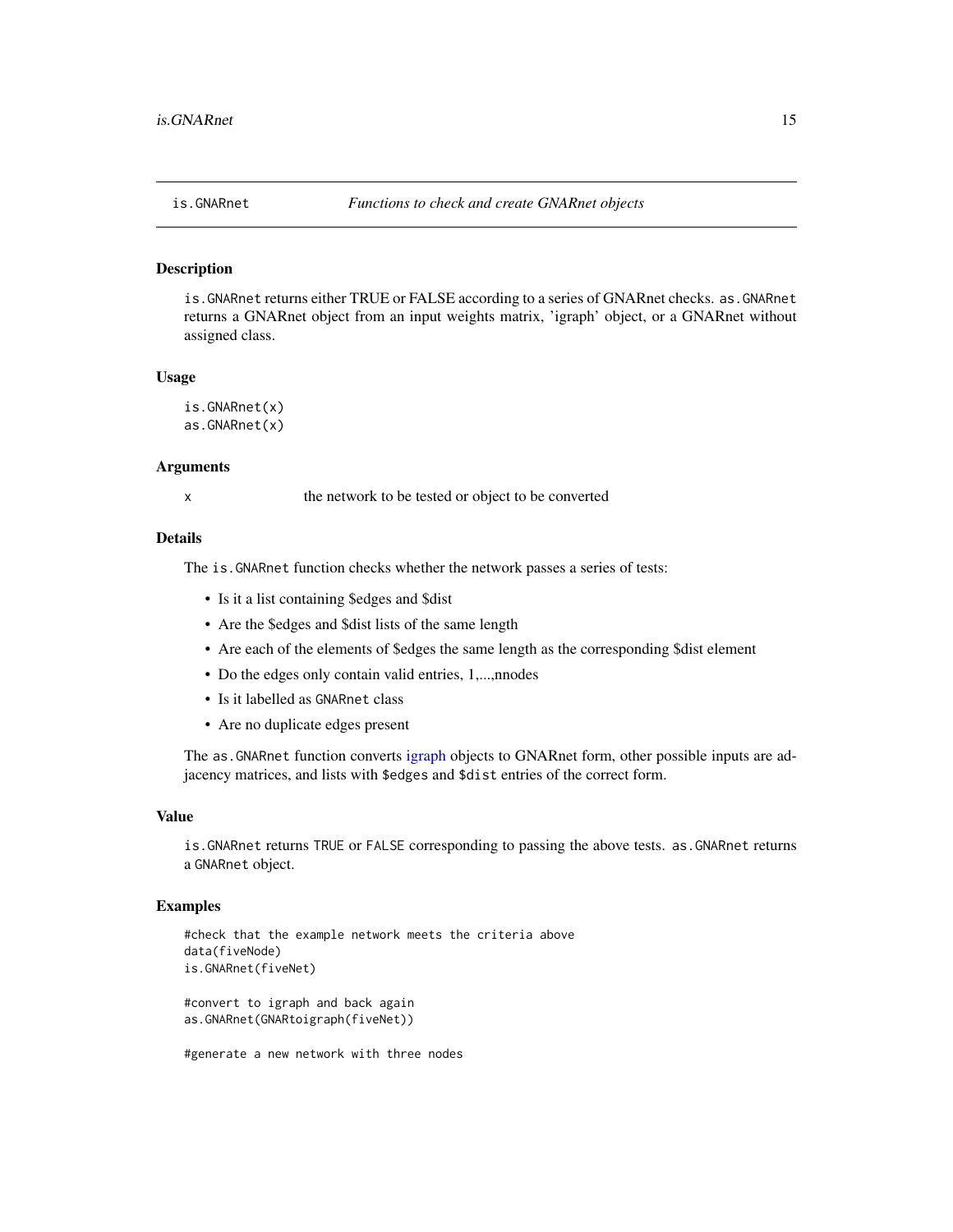```
#edges 1->2, 2->1, 2->3
#dist 1, 2, 1
#note 1->2 and 2->1 are of different lengths
threeEdge \leq - list(c(2), c(1,3), NULL)
threeDist \leq list(c(1), c(2,1), NULL)
threeNet <- list(edges=threeEdge, dist=threeDist)
#check if this is a GNARnet
is.GNARnet(threeNet)
#use as.GNARnet to change the class
threeNet <- as.GNARnet(threeNet)
#check if this is a GNARnet now
is.GNARnet(threeNet)
```
<span id="page-15-1"></span>

lmToBIC *Calculates the BIC for a GNAR model fit*

#### Description

Returns the value of the BIC for a GNARfit or GNARpredict object.

## Usage

lmToBIC(GNARobj.in=GNARpredict())

#### Arguments

GNARobj.in output of GNARfit or GNARpredict.

#### Details

For a GNAR(p,[S]) model, the BIC is calculated as

$$
BIC(p, S) = \ln |\Sigma_{p, S}| + T^{-1}M \ln(T)
$$

where  $\Sigma_{p,S} = T^{-1}U'U, U$  is the matrix of residuals, and  $M = np + C \sum_{j=1}^{p} S_j$  when globalalpha=FALSE,  $M = p + C \sum_{j=1}^{p} S_j$  when globalalpha=TRUE, and C is the number of factors.

For definiteness, we seek to minimize the BIC. Often, better models have a small BIC.

## Value

lmToBIC returns the value of the BIC for the input model fit.

```
#BIC for the GNAR(2,[1,1]) model using GNARpredict on fiveVTS
data(fiveNode)
lmToBIC()
```
<span id="page-15-0"></span>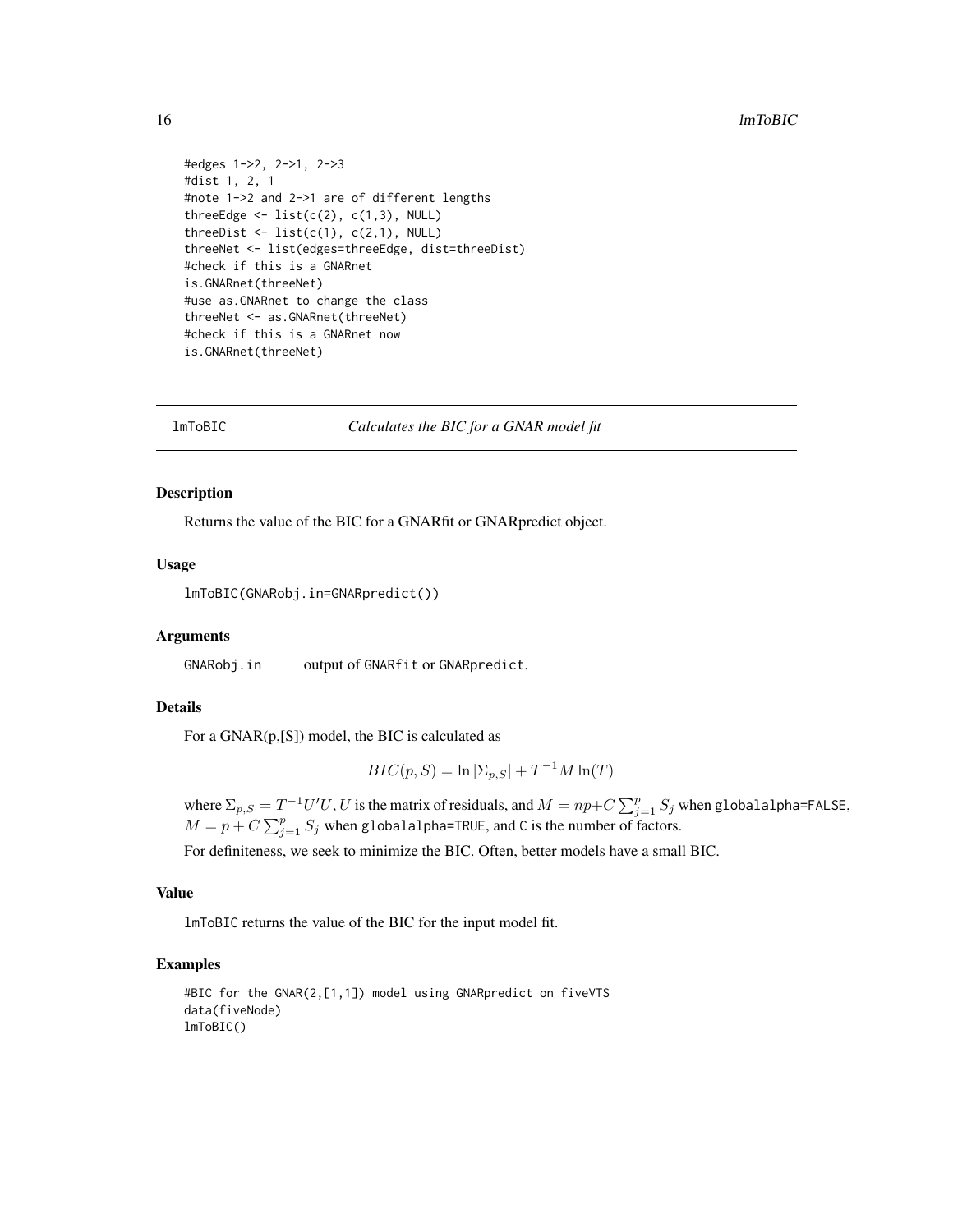<span id="page-16-0"></span>

Converts an adjacency matrix to the GNARnet form for use as an input to GNAR functions.

## Usage

```
matrixtoGNAR(input.mat)
```
## Arguments

input.mat an adjacency matrix whose dimension equals the number of nodes in the resulting network.

#### Details

The values in the \$dist list are the reciprocal of the values from the weighted adjacency matrix.

#### Value

matrixtoGNAR returns a GNARnet list with elements \$edges and \$dist.

## Examples

```
#Convert fiveNet to an adjacency matrix and back again
data(fiveNode)
matrixtoGNAR(GNARtoWMat())
```
na.row *Identifies which rows of a matrix have NAs*

## Description

Returns a vector with elements TRUE/FALSE identifying which rows contain NA elements.

#### Usage

```
na.row(mat)
```
#### Arguments

mat a matrix object.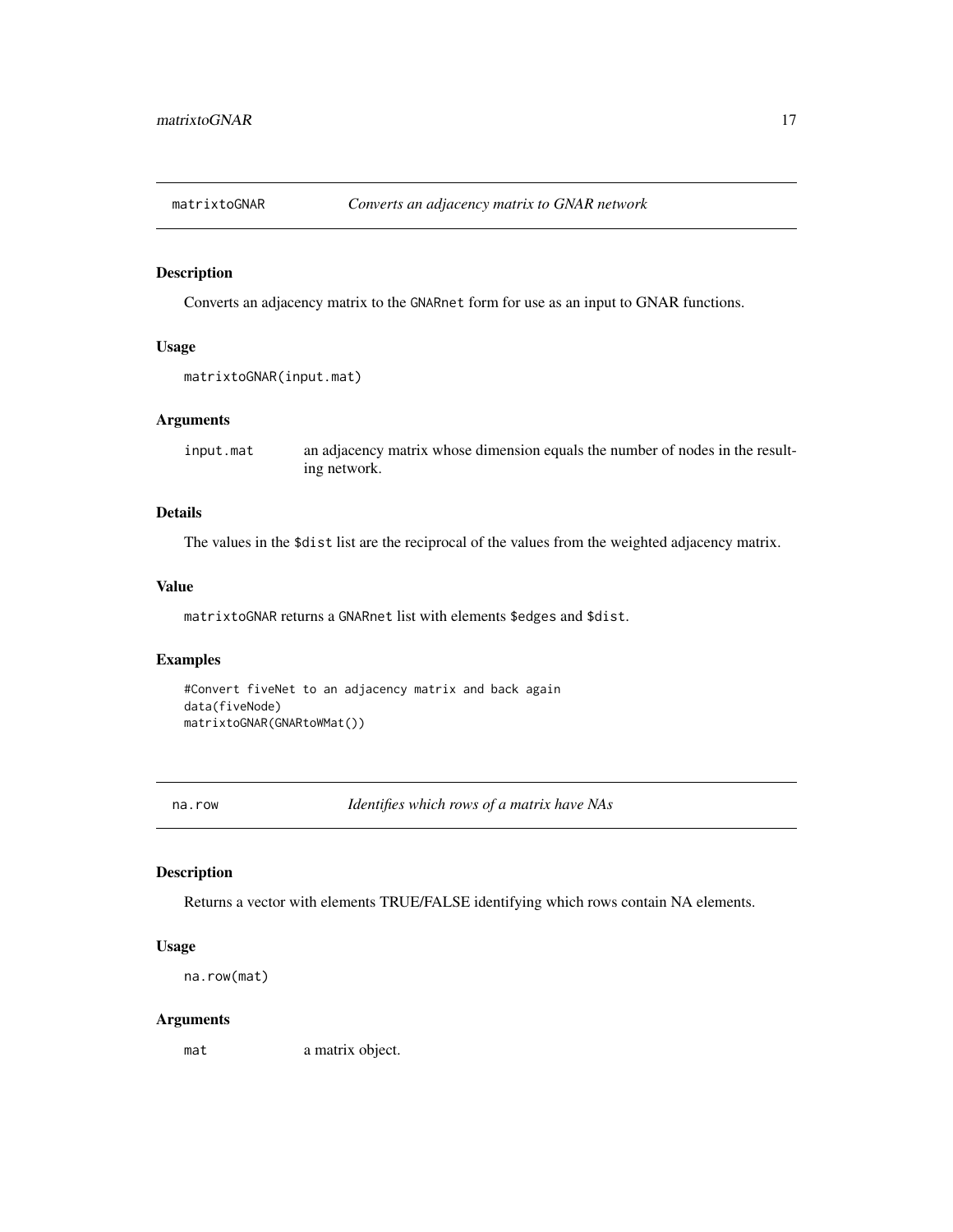## <span id="page-17-0"></span>Details

This function is used in the unstacking of residuals into a residual matrix and replacing NAs where they were previously present.

#### Value

na.row returns a vector of length equal to the number of rows in mat. Each element is either TRUE or FALSE.

#### Examples

```
#Check if there are and NAs in fiveVTS
data(fiveNode)
na.row(fiveVTS)
```
<span id="page-17-1"></span>NofNeighbours *Calculates stage-neighbours of a network*

#### Description

Calculates neighbour sets of a particular node in the network and their distances.

#### Usage

NofNeighbours(node=1, stage=2, net=GNAR::fiveNet)

#### Arguments

| node  | is an integer specifying which node to calculate the neighbours of.   |
|-------|-----------------------------------------------------------------------|
| stage | is an integer specifying the maximum neighbour-stage to calculate to. |
| net   | a GNARnet object with edge list and distance list.                    |

#### Details

Note that the distances are calculated as the sum along the shortest path; do not use this with a weights (rather than distance) list. Stage-r neighbours of node i are denoted  $N(r)(i)$ , and are nodes that are r edges (but no fewer) away from i. Hence stage-1 neighbours are the immediate neighbours, stage-2 neighbours are the neighbours of neighbours and so on.

## Value

| edges | is a list of length stage, where $edges[[i]]$ is a vector containing the nodes that<br>are stage-i neighbours of node.                                         |
|-------|----------------------------------------------------------------------------------------------------------------------------------------------------------------|
| dist  | is a list of length stage, where $dist[[i]]$ is a vector containing the distances<br>from node to its stage-i neighbours, with ordering as in edges [ $[i]$ ]. |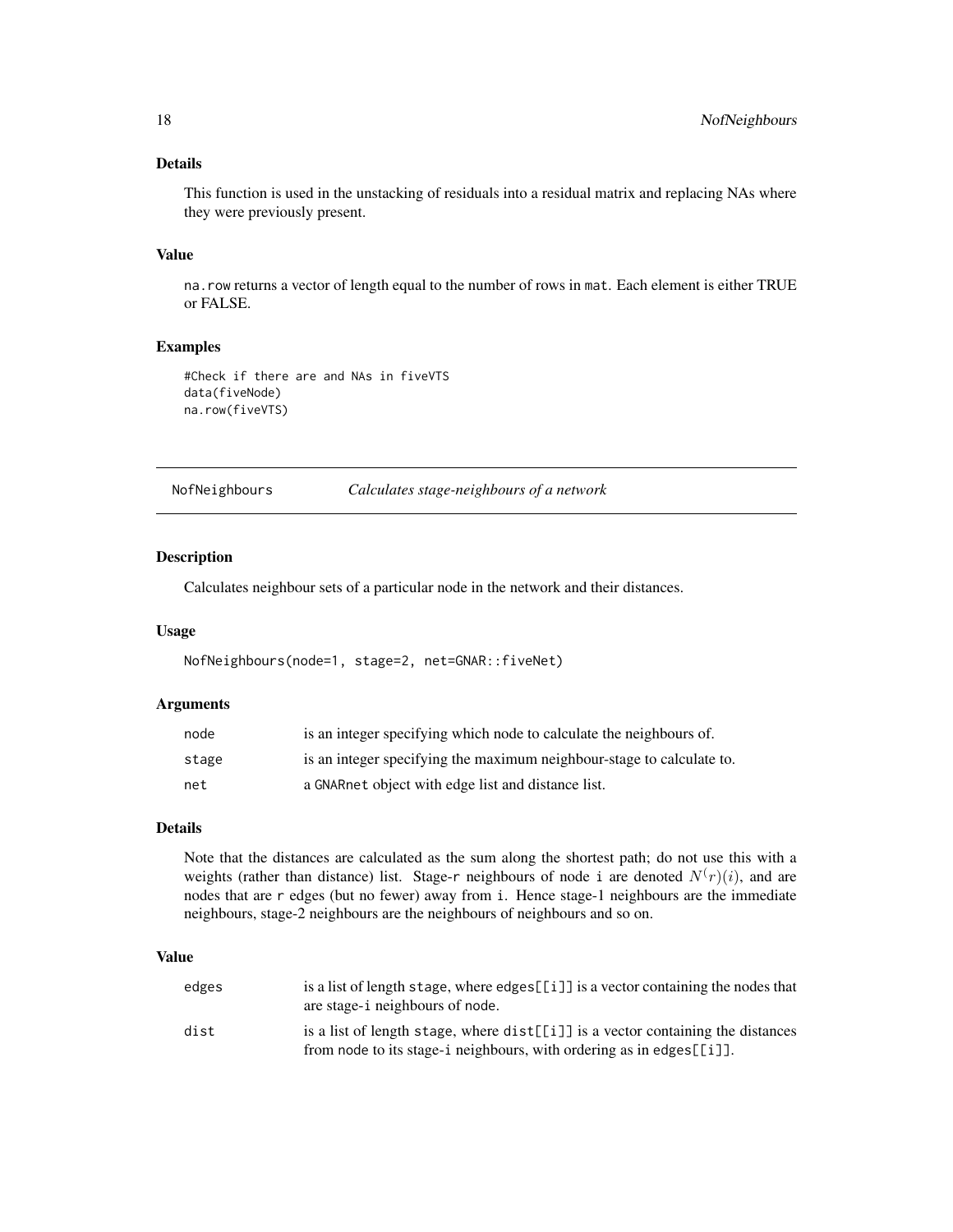## <span id="page-18-0"></span>plot.GNARnet 19

## Examples

```
#First and second stage neighbours of node 1 in fiveNet
data(fiveNode)
NofNeighbours()
```
plot.GNARnet *Plot function for GNAR networks*

## Description

Plots a GNAR network using the 'igraph' package.

## Usage

## S3 method for class 'GNARnet'  $plot(x, \ldots)$ 

## Arguments

|          | the network GNAR net object associated with the time series, containing a list with |
|----------|-------------------------------------------------------------------------------------|
|          | entries \$edges and \$dist.                                                         |
| $\cdots$ | additional arguments for the igraph plotting function, see plot.igraph.             |

## Details

S3 method for class "GNARnet".

## Examples

```
#Plot fiveNet
data(fiveNode)
plot.GNARnet(fiveNet)
```
print.GNARfit *Function to print the model and coefficients of GNARfit objects*

## Description

print.GNARfit prints model, call, and coefficients of a GNARfit object.

## Usage

```
## S3 method for class 'GNARfit'
print(x,...)
```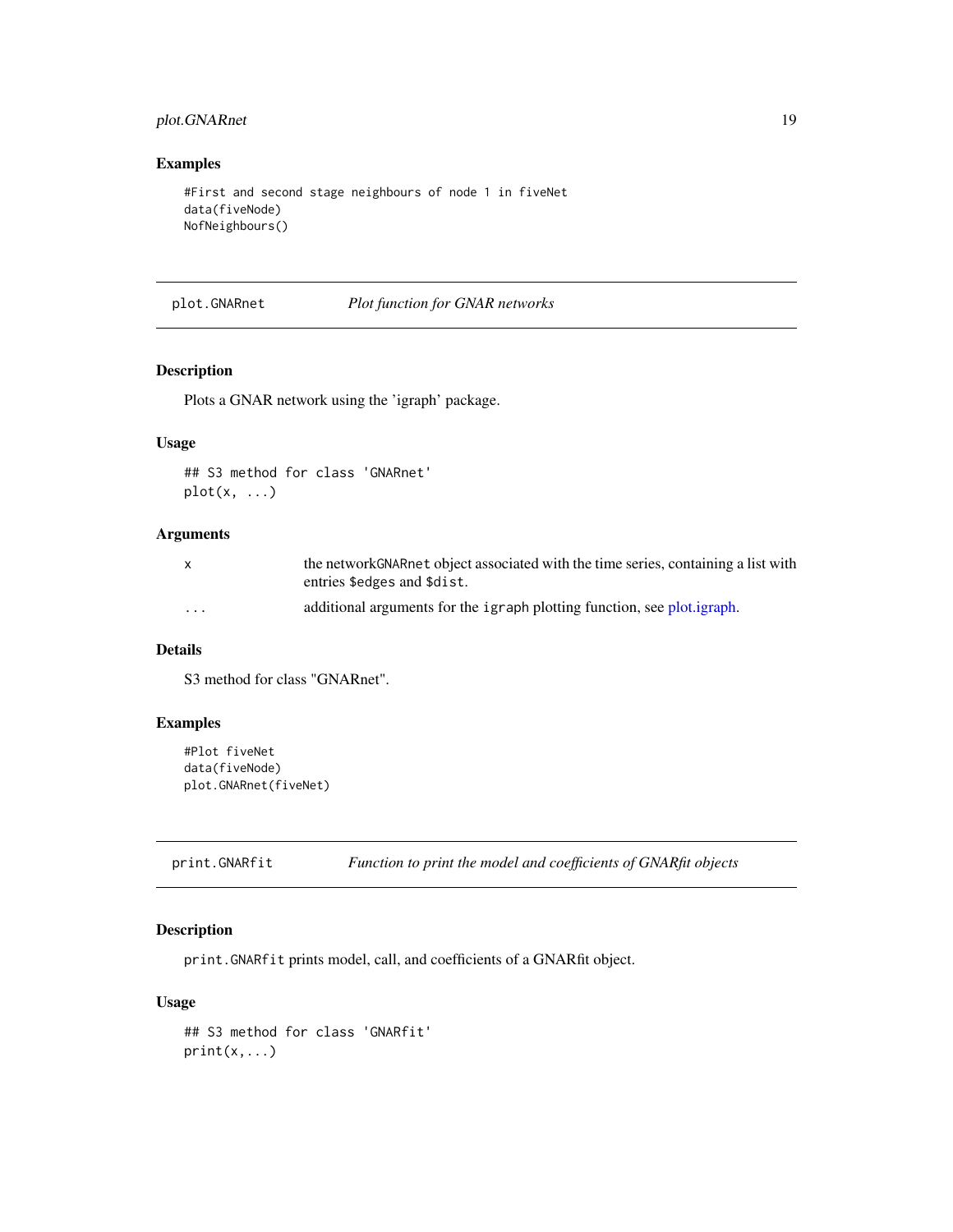## <span id="page-19-0"></span>Arguments

| $\mathsf{x}$ | the output of a GNARfit or GNARpredict call |
|--------------|---------------------------------------------|
| $\cdots$     | additional arguments, unused here.          |

## Details

S3 method for class "GNARfit".

## Examples

```
#print the information of the fiveNode GNAR fit
data(fiveNode)
print(GNARfit())
```
print.GNARnet *Print function for GNAR networks*

## Description

Prints information about a GNAR network.

#### Usage

```
## S3 method for class 'GNARnet'
print(x, \ldots)
```
## Arguments

|         | the network GNAR net object associated with the time series, containing a list with |
|---------|-------------------------------------------------------------------------------------|
|         | entries \$edges and \$dist.                                                         |
| $\cdot$ | additional arguments, unused here.                                                  |

## Details

S3 method for class "GNARnet".

```
#print fiveNet information
data(fiveNode)
print.GNARnet(fiveNet)
```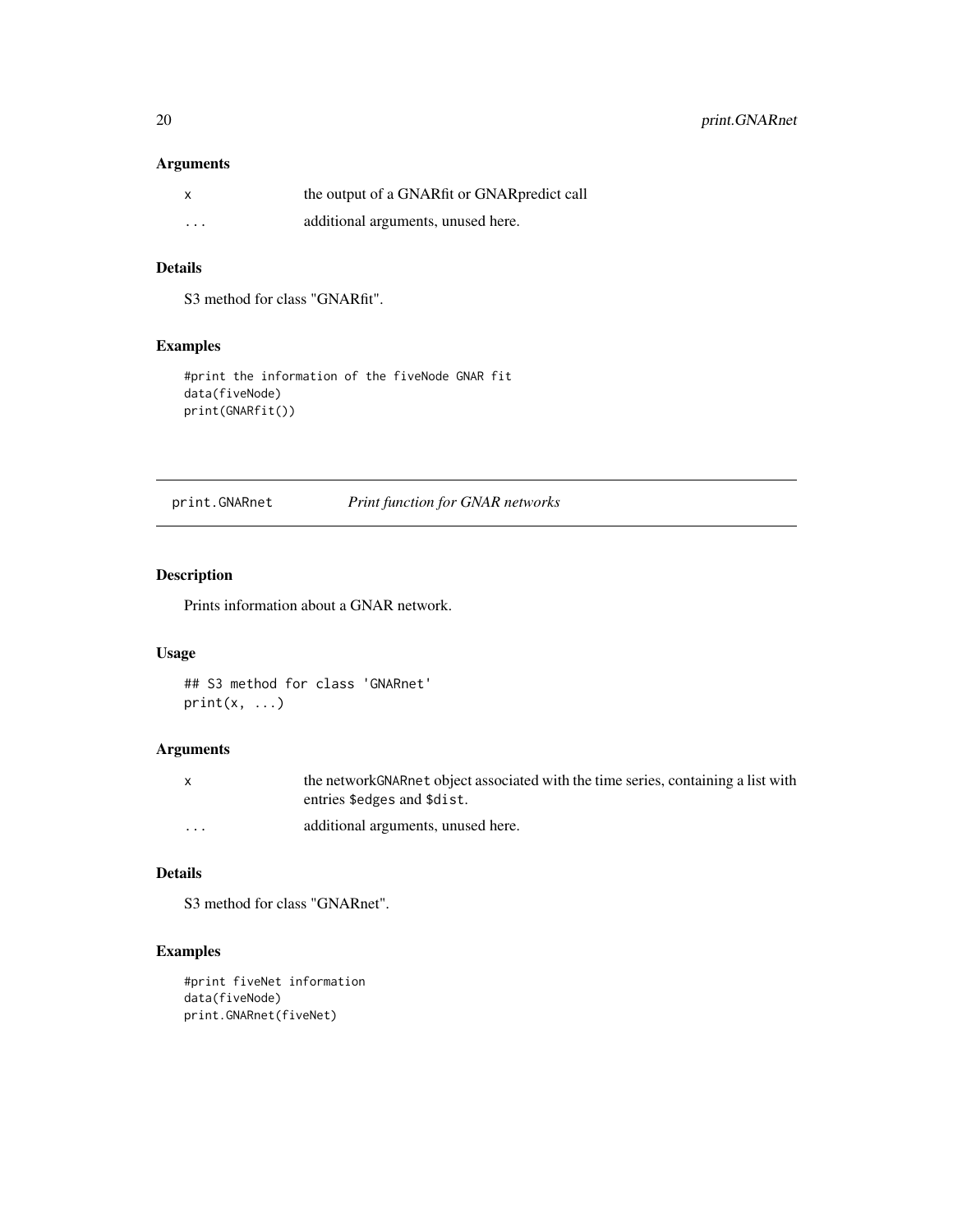<span id="page-20-1"></span><span id="page-20-0"></span>residToMat *Converts the output of a GNARfit or GNARpredict to fitted and residual value matrices*

## Description

Unstacks the entries of the GNARfit or GNARpredict fitted and residual values to return matrices of a similar form to the multivariate time series input.

## Usage

residToMat(GNARobj=GNARpredict(), nnodes=5)

## Arguments

| GNARobi | the output from the GNARfit or GNAR predict function    |
|---------|---------------------------------------------------------|
| nnodes  | the number of nodes in the original network time series |

## Details

This function also replaces the NAs that were removed in fitting.

#### Value

| resid | is the matrix of residual values, with t-alphaorder rows and nnodes columns. |
|-------|------------------------------------------------------------------------------|
| fit   | is the matrix of fitted values, with t-alpha0rder rows and nnodes columns.   |

## Examples

```
#Get residual and fitted matrices from GNARpredict fit of fiveVTS
data(fiveNode)
residToMat()
```
residuals.GNARfit *Function to return residuals of GNARfit objects*

## Description

residuals.GNARfit returns the residuals of a GNARfit object as a matrix.

## Usage

```
## S3 method for class 'GNARfit'
residuals(object,...)
```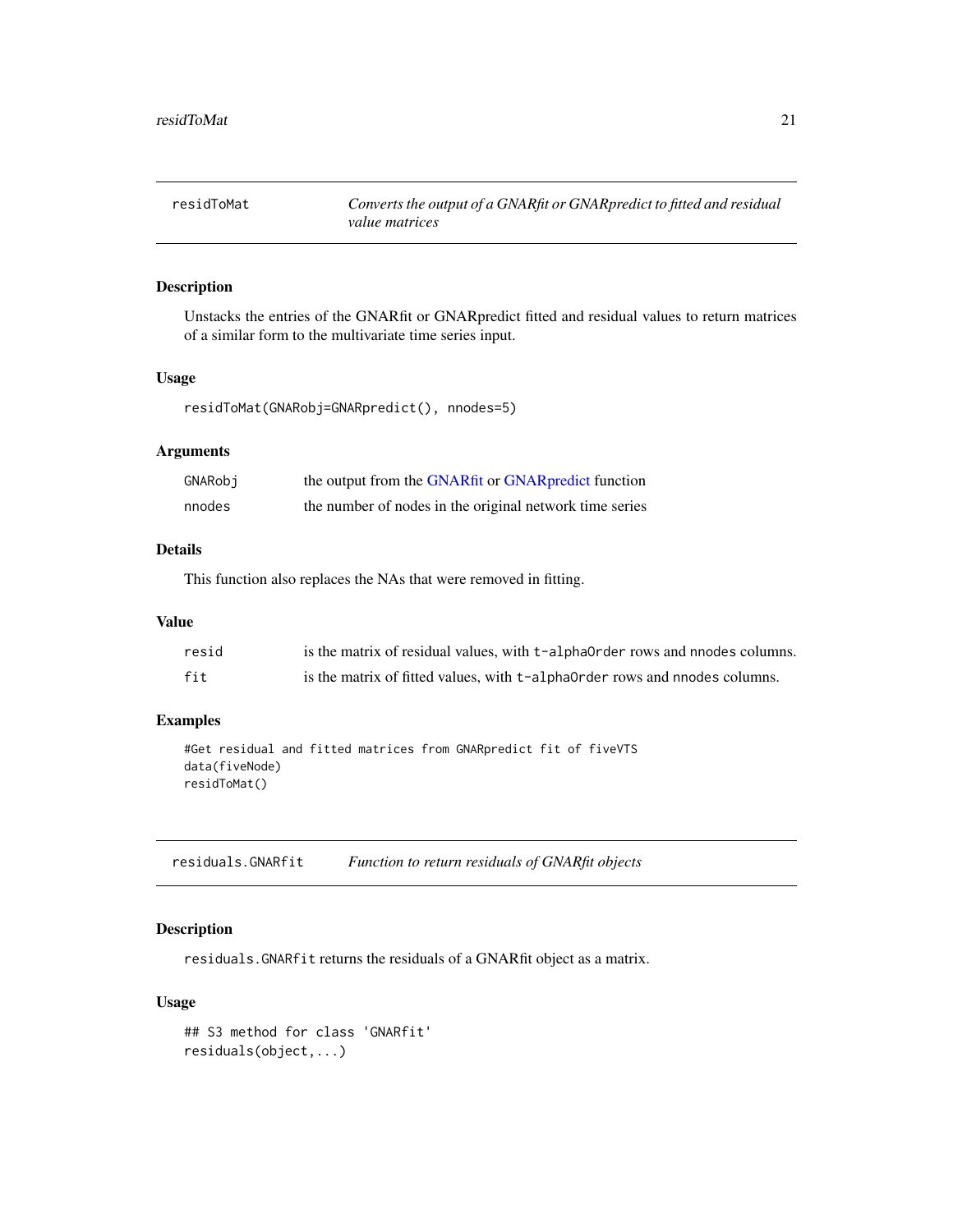<span id="page-21-0"></span>22 seed.nos

#### Arguments

| object   | the output of a GNARfit or GNARpredict call |
|----------|---------------------------------------------|
| $\cdots$ | additional arguments, unused here.          |

## Details

The function first checks if the object is of GNARfit class, then uses [residToMat](#page-20-1) to return the residuals.

## Value

residuals.GNARfit returns a 'ts' object of residuals, with t-alphaOrder rows and nnodes columns.

## Examples

```
#get the residuals of the fiveNode GNAR fit
data(fiveNode)
residuals(GNARfit())
```
seed.nos *Vector of seed numbers*

## Description

Seed numbers for reproducible random graphs.

#### Usage

seed.nos

## Format

seed.nos is a vector of length 10,000 containing integers.

```
data(gdp)
g <- seedToNet(seed.nos[1], nnodes=35, graph.prob=0.15)
plot(g, vertex.label=colnames(gdpVTS), vertex.size=0)
```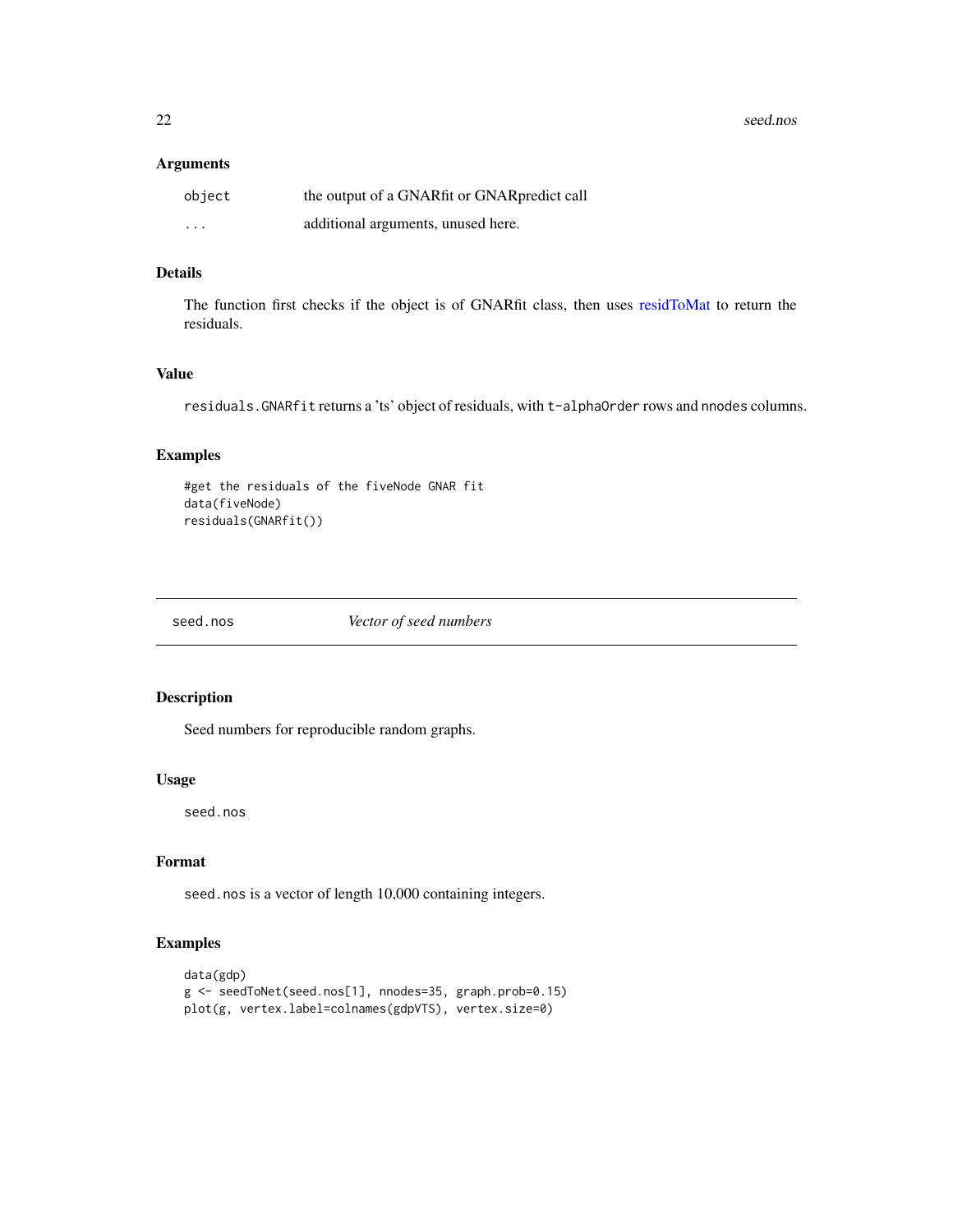<span id="page-22-0"></span>

Produces a reproducible undirected Erdos-Reyni random network using a particular seed value.

## Usage

```
seedToNet(seed.no, nnodes=34, graph.prob=0.5)
```
## Arguments

| seed.no    | a valid number to set the seed to.                    |
|------------|-------------------------------------------------------|
| nnodes     | the number of nodes in the produced network.          |
| graph.prob | the probability that each pair of nodes is connected. |

## Details

graph.prob effectively controls the sparsity of the network. All distances are set to 1.

## Value

A GNARnet object.

## Examples

#Generate the random graph from seed 10, with 5 nodes and connection prob 0.5 seedToNet(10,nnodes=5,graph.prob=0.5)

summary.GNARfit *Returns model summary for a GNAR model fit*

## Description

Returns the summary of a GNARfit or GNARpredict object, including BIC.

## Usage

## S3 method for class 'GNARfit' summary(object, ...)

#### Arguments

| object | output of GNARfit or GNARpredict.                    |
|--------|------------------------------------------------------|
| .      | additional arguments affecting the summary produced. |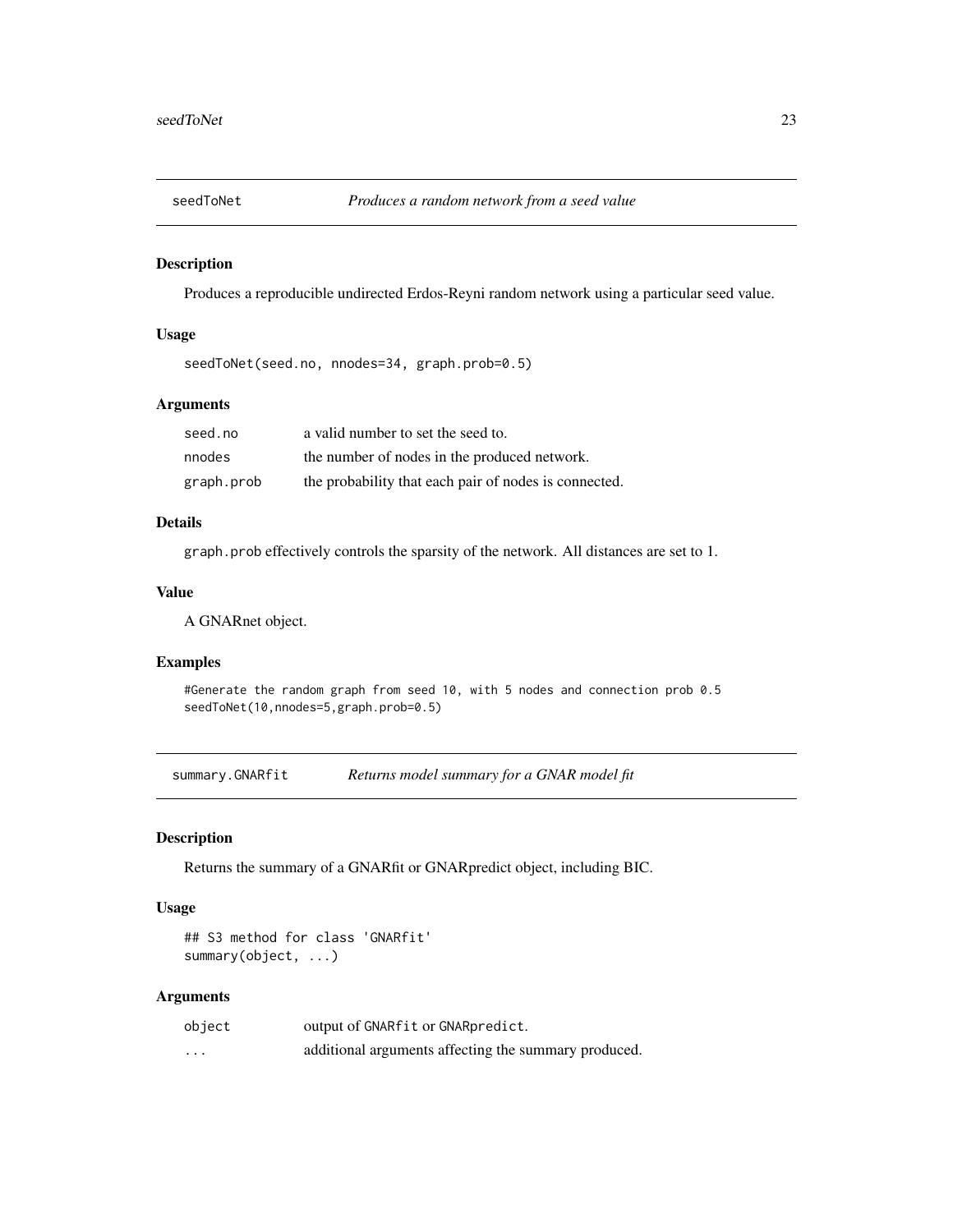## <span id="page-23-0"></span>Details

The output is the summary of the fit using [summary.lm,](#page-0-0) and BIC calculated using [lmToBIC.](#page-15-1)

## Value

summary.GNARfit prints the model summary and the value of the BIC.

## Examples

```
#summary for the GNAR(2,[1,1]) model using GNARpredict on fiveVTS
data(fiveNode)
summary(GNARpredict())
```
summary.GNARnet *Summary function for GNAR networks*

## Description

Prints brief information about a GNAR network.

#### Usage

## S3 method for class 'GNARnet' summary(object, ...)

## Arguments

| object                  | the network GNAR net object associated with the time series, containing a list with |
|-------------------------|-------------------------------------------------------------------------------------|
|                         | entries \$edges and \$dist.                                                         |
| $\cdot$ $\cdot$ $\cdot$ | additional arguments, unused here.                                                  |

## Details

S3 method for class "GNARnet".

```
#print fiveNet summary information
data(fiveNode)
summary.GNARnet(fiveNet)
```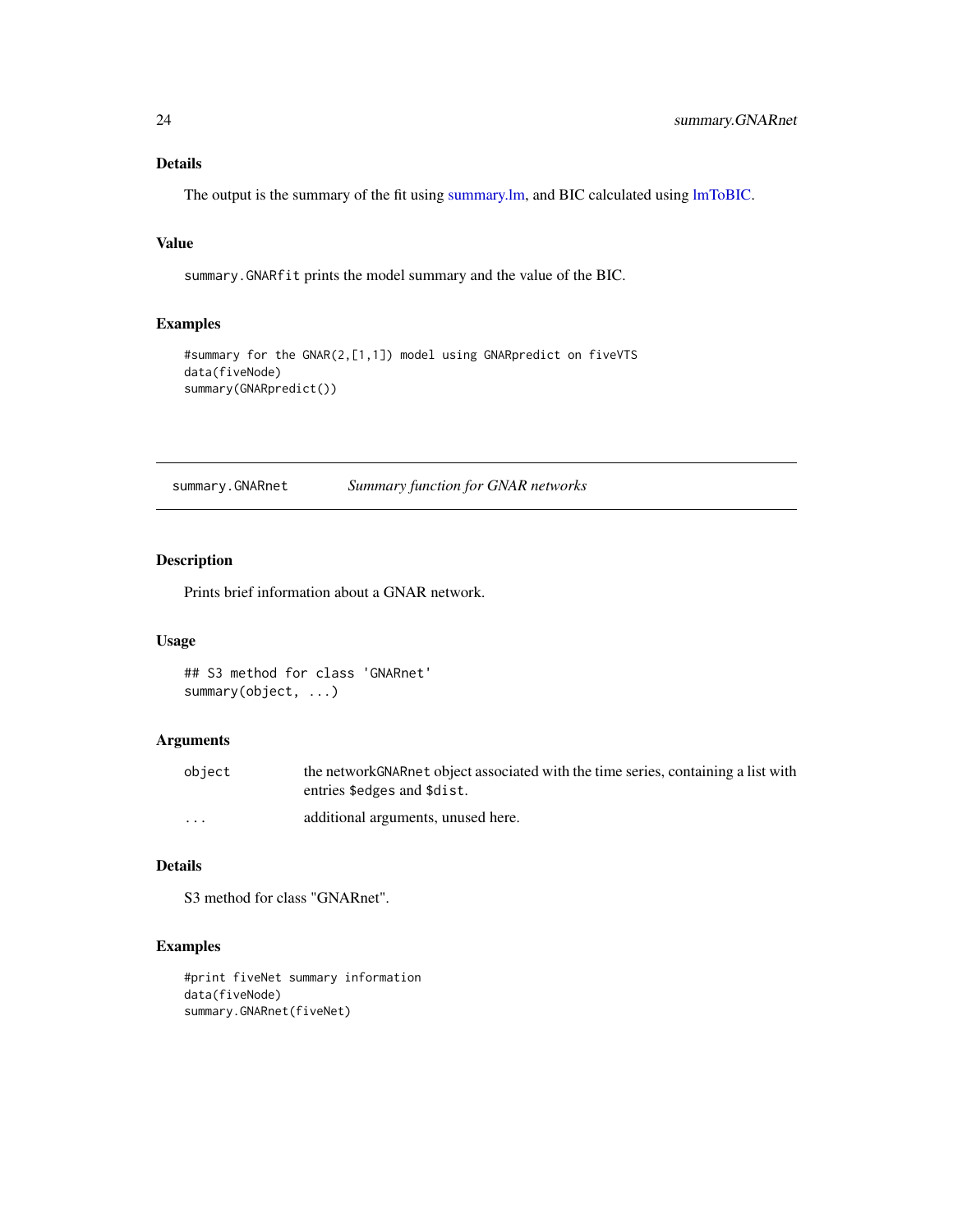<span id="page-24-1"></span><span id="page-24-0"></span>

A suite of data objects concerning wind speed analysis. The dataset contains a multivariate time series of wind speeds, two network descriptions, a vector of names for weather stations, and the coordinates of the weather stations.

#### Usage

data("vswind")

#### Format

This dataset contains six R objects:

vswind[ts](#page-0-0) is a ts object with a matrix of 721 rows ( $t=721$ ) and 102 columns ( $n=102$ ). This corresponds to 721 observations made through time at 102 weather stations. vswindnetD is a GNARnet object containing \$edges and \$dist.

edges is a list of length 102, with edges[[i]] containing the vertices that node i is connected to. dist is a list of length 102, with dist[[i]] containing the length of the vertices that node i is connected to. vswindnet is the same as vswindnetD except that all the distances are replaced by 1. vswindnames is a character vector of length 102 containing the wind speed site names and vswindcoords is a matrix with 102 rows (one for each wind station) and two columns providing the x and y coordinates of the weather stations.

#### Source

The base data were obtained from the <http://wow.metoffice.gov.uk> UK Met Office Weather-ObservationsWebsite distributed under the UK Open Government License [http://www.nationalar](http://www.nationalarchives.gov.uk/doc/open-government-licence/version/1/)chives. [gov.uk/doc/open-government-licence/version/1/](http://www.nationalarchives.gov.uk/doc/open-government-licence/version/1/) Contains public sector information licensed under the Open Goverment Licence v1.0.

#### See Also

[windnetplot](#page-25-1)

```
data(vswind)
#
# The name entry for Bristol
#
vswindnames[77]
#[1] "BRIST"
#
# plot the distance network
#
## Not run: windnetplot()
```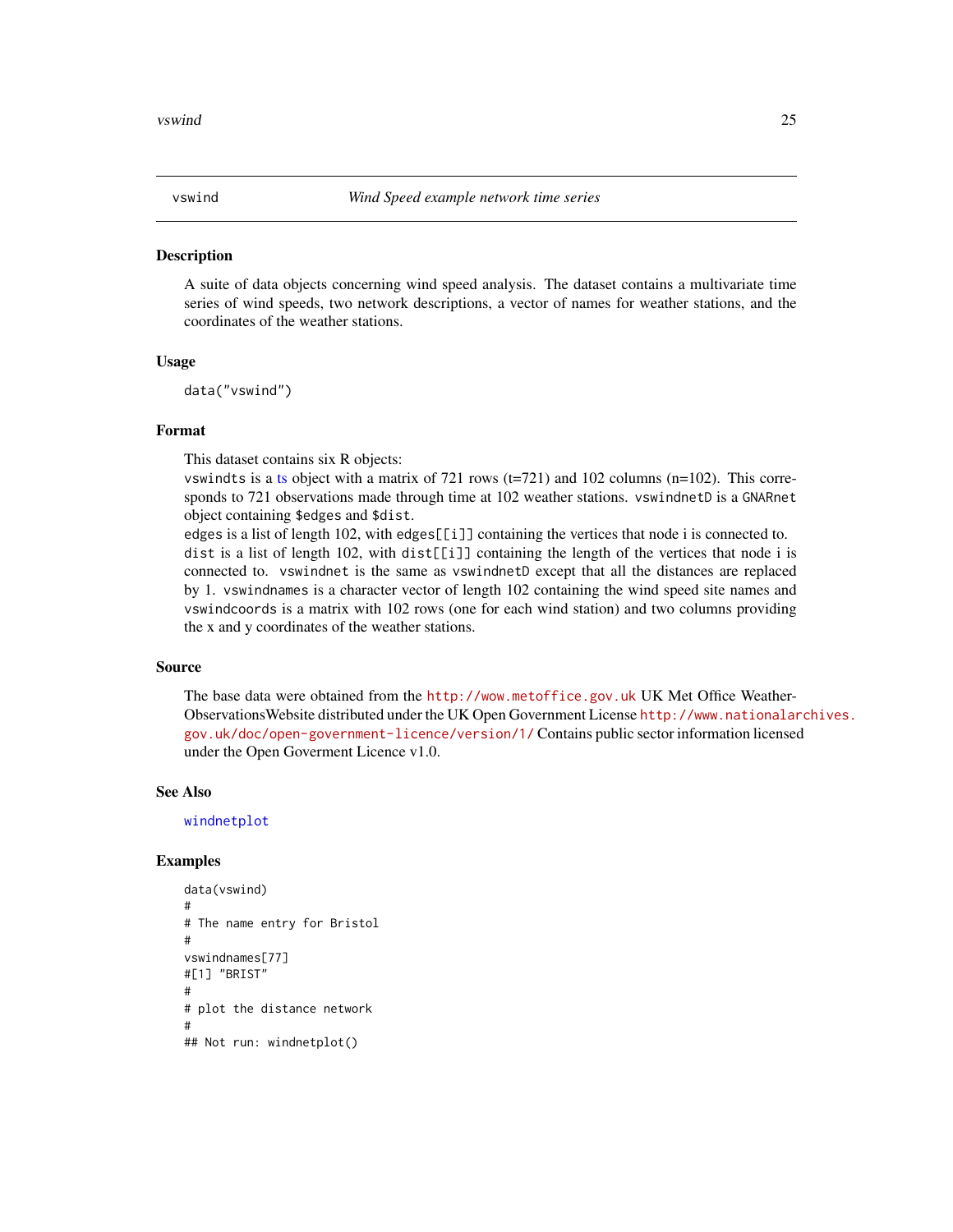<span id="page-25-1"></span><span id="page-25-0"></span>

Plots the wind speed data network with distance information.

## Usage

```
windnetplot()
```
## Arguments

None.

## Details

The wind speed data is to be found in the [vswind](#page-24-1) data set. This function contains commands, using functionality from the wordcloud package, to plot the network, with node names and edges. Distances between nodes are plotted next to the edges.

## See Also

[vswind](#page-24-1)

```
data(vswind)
## Not run: windplotnet()
```